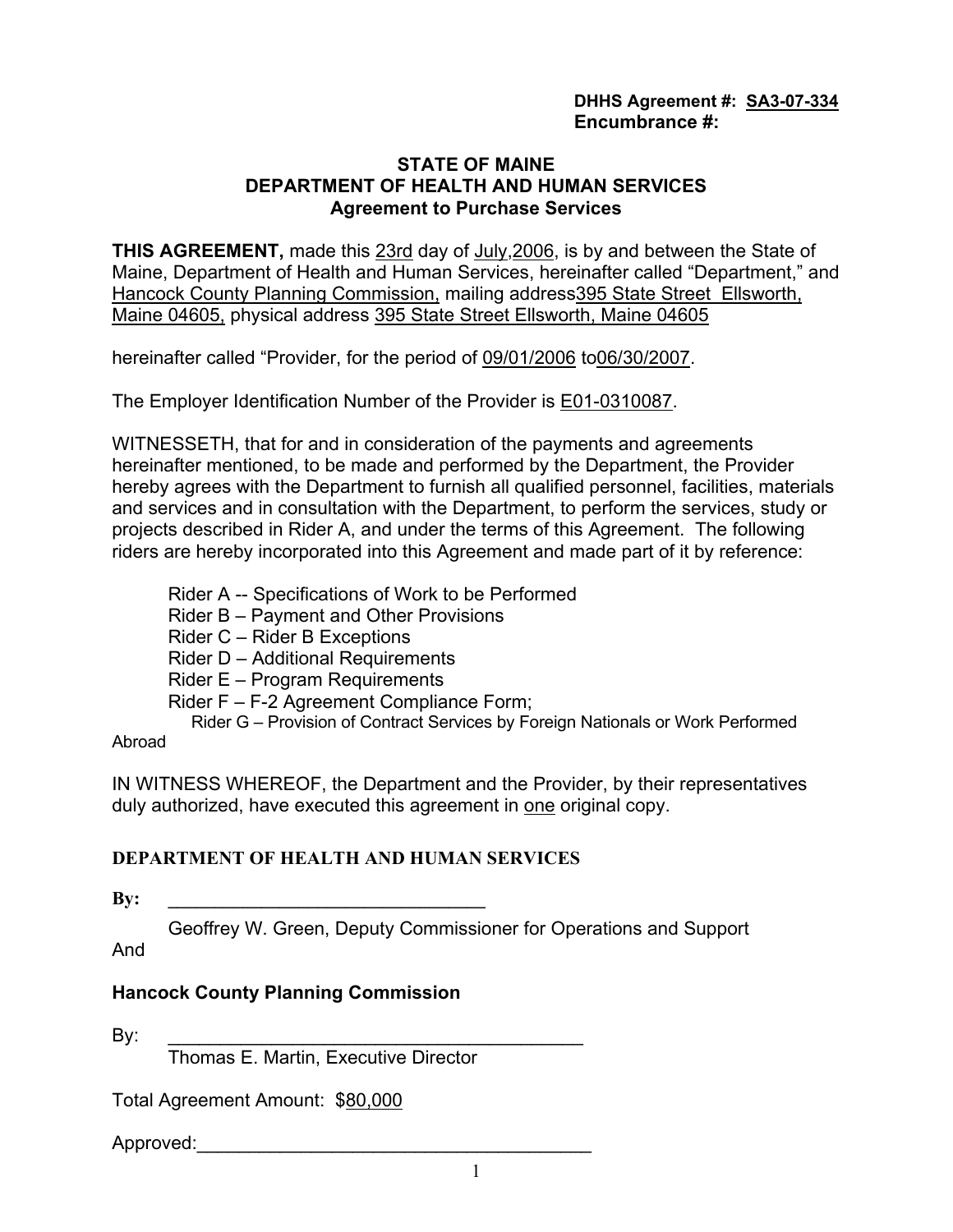Agreement Routing: Agreement Administrator Stacy McCurdy Purchased Service Manager Mike Wenzel

# STATE OF MAINE STANDARD AGREEMENT COVER PAGE DEPARTMENT OF HEALTH AND HUMAN SERVICES

DHHS Agreement #: SA3-07-334 Encumbrance #:

Agency Fiscal Year:

Community Agency Name: Hancock County Planning Commission

Address: 395 State Street Ellsworth, Maine 04605

Program Name: Student Intervention Reintegration Service: Prevention

Geographic Area Served:

DHHS District # DHHS Region #3 Employer ID#: E01-0310087

FOR DEPARTMENT USE ONLY

Agreement Period **Type of Agreement** 

Effective Date: 09/01/2006 Contract-State Services New Termination Date: 06/30/2007 X Grant- Client Services Renewal Amended Effective Date: Amendment Amended Termination Date: Budget Revision

| CFDA#         | <b>ACCOUNT#</b>            | FY 2007  | FY 2008                | <b>Agreement Total</b> |
|---------------|----------------------------|----------|------------------------|------------------------|
|               |                            |          | Encumbrance Encumbrand |                        |
| 1.93.243      | 013-14G-1910-012-6401-05SP | \$32,000 |                        | \$32,000               |
| 2.93.243      | 013-14G-1910-012-6401-06SP | \$48,000 |                        | \$48,000               |
| 3.            |                            |          |                        |                        |
| 4.            |                            |          |                        |                        |
| 5.            |                            |          |                        |                        |
| 6.            |                            |          |                        |                        |
| 7.            |                            |          |                        |                        |
| 8.            |                            |          |                        |                        |
| 9.            |                            |          |                        |                        |
| 10.           |                            |          |                        |                        |
| <b>TOTALS</b> |                            | \$80,000 | \$                     | \$80,000               |
|               |                            |          |                        |                        |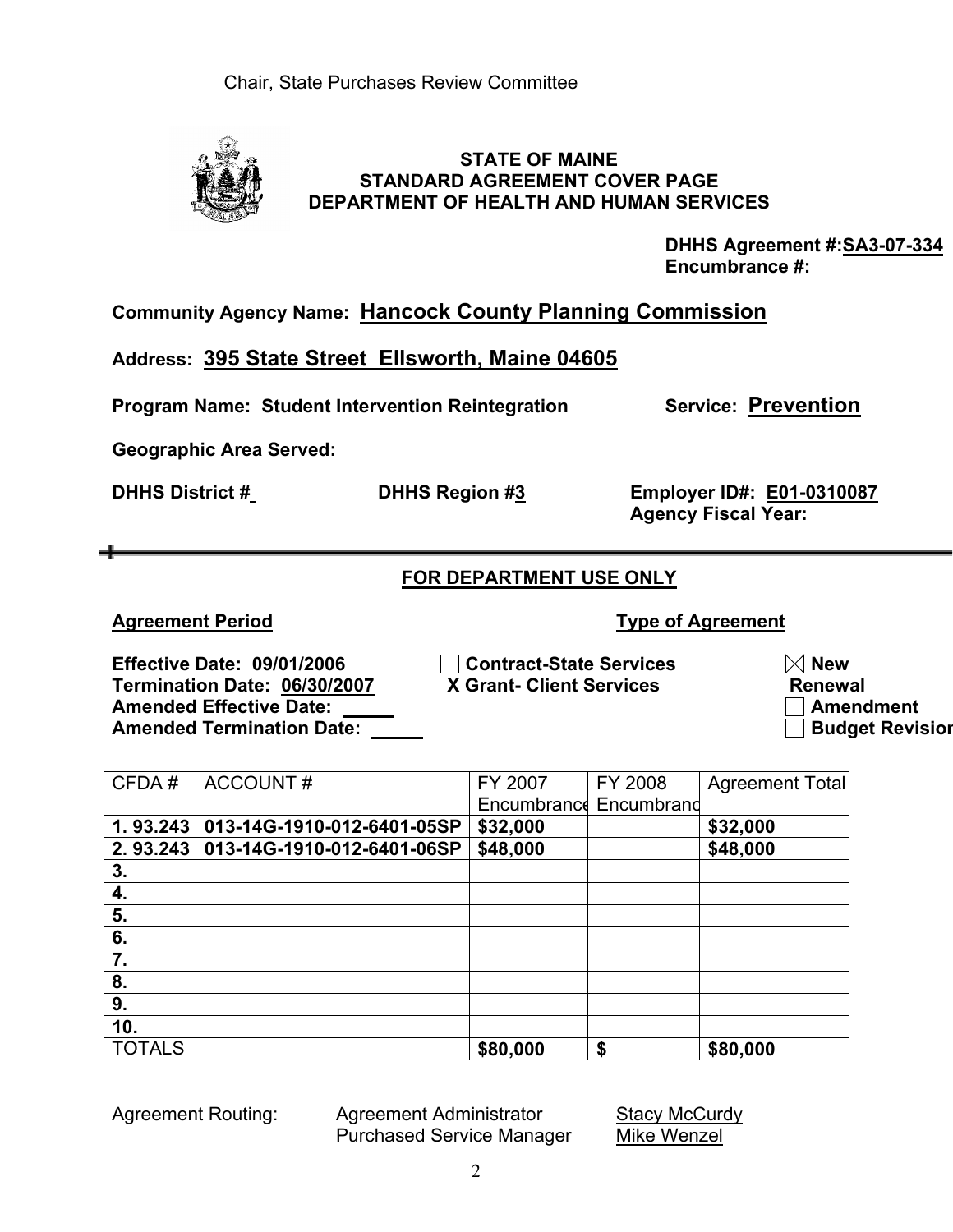# STATE OF MAINE DEPARTMENT OF HEALTH & HUMAN SERVICES

# PROVIDER SUMMARY PAGE

| Community Agency/                   | Strategic Planning and<br><b>Hancock County Planning</b> |            |                                  |
|-------------------------------------|----------------------------------------------------------|------------|----------------------------------|
| Program Name:                       | Commission                                               |            | <b>Environmental Programming</b> |
| <b>Executive Director:</b>          | Thomas                                                   | E          | Martin                           |
| Telephone #:                        | 207-667-7131                                             | Fax $#$ :  | 207-667-2099                     |
| Address:                            | 395 State Street, Ellsworth                              | МE         | 04605                            |
| E-mail address:                     | $t$ martin $@$ hcpcme.org                                |            |                                  |
|                                     |                                                          |            |                                  |
| <b>Agreement Contact</b><br>Person: | James                                                    | Η          | Fisher                           |
| Telephone #:                        | 207-667-7131                                             | Fax $\#$ : | 207-667-2099                     |
| Address:                            | 395 State Street, Ellsworth                              | <b>ME</b>  | 04605                            |
| E-mail address:                     | ifisher@theorem.org                                      |            |                                  |
|                                     |                                                          |            |                                  |
| <b>Fiscal Contact</b><br>Person:    | Sheri                                                    | G          | Walsh                            |
| Telephone #:                        | 207-667-7131                                             | Fax $#$ :  | 207-667-2099                     |
| Address:                            | 395 State Street, Ellsworth                              | ME         | 04605                            |
| E-mail address:                     | $\text{here}$ ( <i>a</i> ) hepeme.org                    |            |                                  |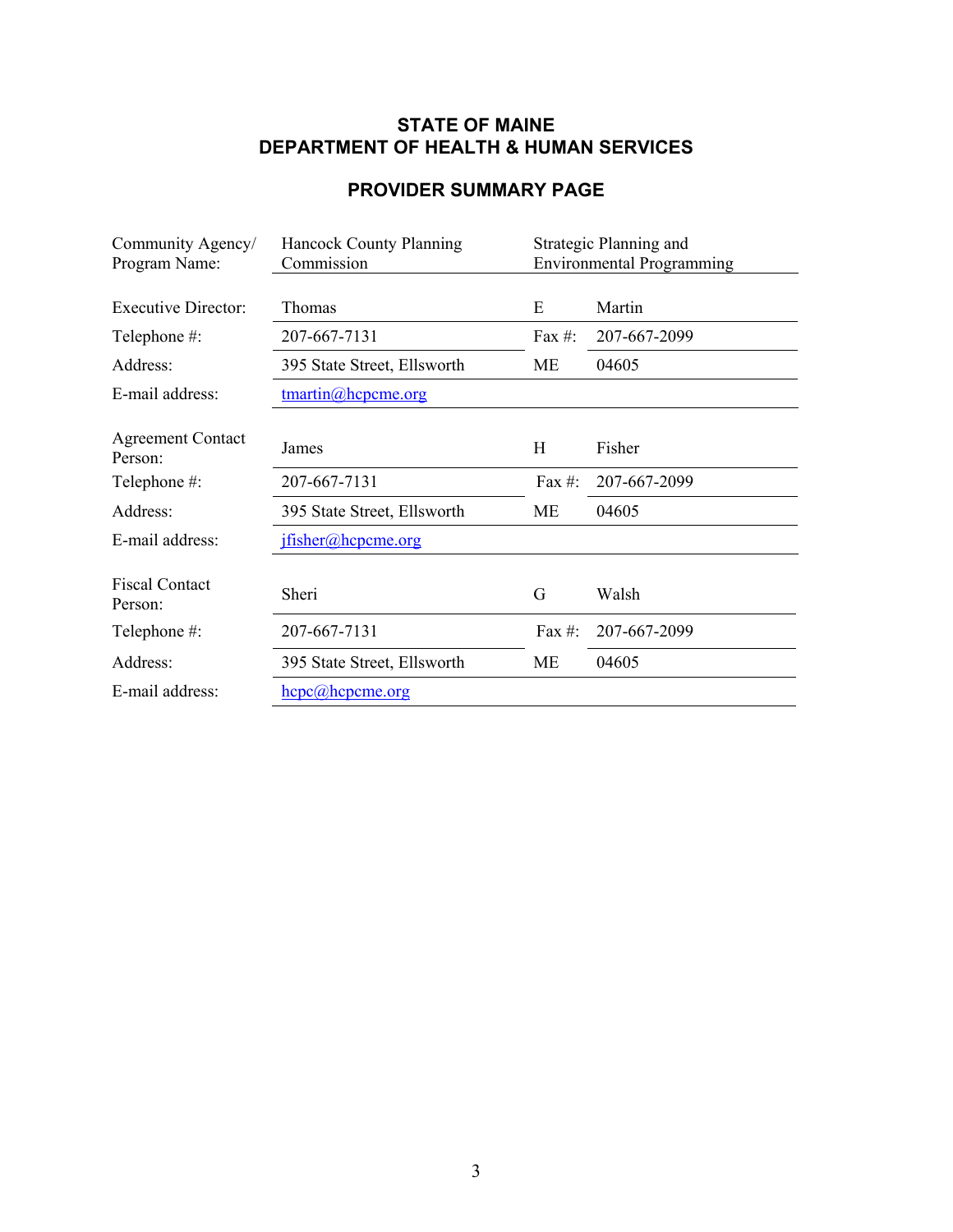#### RIDER A SPECIFICATIONS OF WORK TO BE PERFORMED for Strategic Planning and Environmental Programming (SPEP) Phases I & II

#### I. AGREEMENT FUNDING SUMMARY

Funds are provided under this Agreement for the provision of substance abuse prevention strategic planning services and the implementation of environmental substance abuse prevention programming. The level of funding and service descriptions are detailed in Section III Service Specifications and Performance Guidelines and summarized in Budget Form 6 Summary of Services Purchased.

#### II. GENERAL REQUIREMENTS

#### Reporting

The Provider shall submit quarterly financial and performance reports in accordance with the specifications of the Department, according to the following schedule:

- X A. Quarterly Financial Reports are accumulative in nature, reflecting income and expenses for the entire contract period to date, and are due the 30th of October, January, April and July.
- $X$  B. Final Financial Report, representing the program's total income and expenses position at the time the contract formally ends, is due within 60 days of contract termination in a format required by OSA.
- X C. Quarterly Prevention Narrative Reports, documenting project progress due the 30th of October, January, and April. Separate quarterly narrative reports must be submitted for Phase I and `Phase II.
- X D. For Phase I: The three deliverables will serve as the Final Prevention Narrative Report. For *Phase II:* A Final Prevention Narrative Report, documenting program performance, is due within 60 days of contract termination.

## Program

- $X$  F. Attend up to five project-specific meetings in Augusta (see items G, I and J below)
- X G. Attend Annual Provider meeting

## Coordinating Requirements

X H. For Phase I: Coordinate with local partners in the performance of the work.

| Please list core planning partner organizations for Phase I here:        |                          |  |  |
|--------------------------------------------------------------------------|--------------------------|--|--|
| Hancock County Planning Commission   Coastal Hancock Healthy Communities |                          |  |  |
| Hancock County Sheriff's Office                                          | Healthy Acadia           |  |  |
| <b>Bucksport Bay Healthy Communities</b>                                 | <b>Healthy Peninsula</b> |  |  |

 $X$  I. Prevention Centers of Excellence

Providers will actively work with the SPF-SIG-funded Prevention Centers of Excellence and take advantage of available training, technical assistance, and networking/support opportunities.

X J. Data and Evaluation training

Providers will participate in trainings made available by the state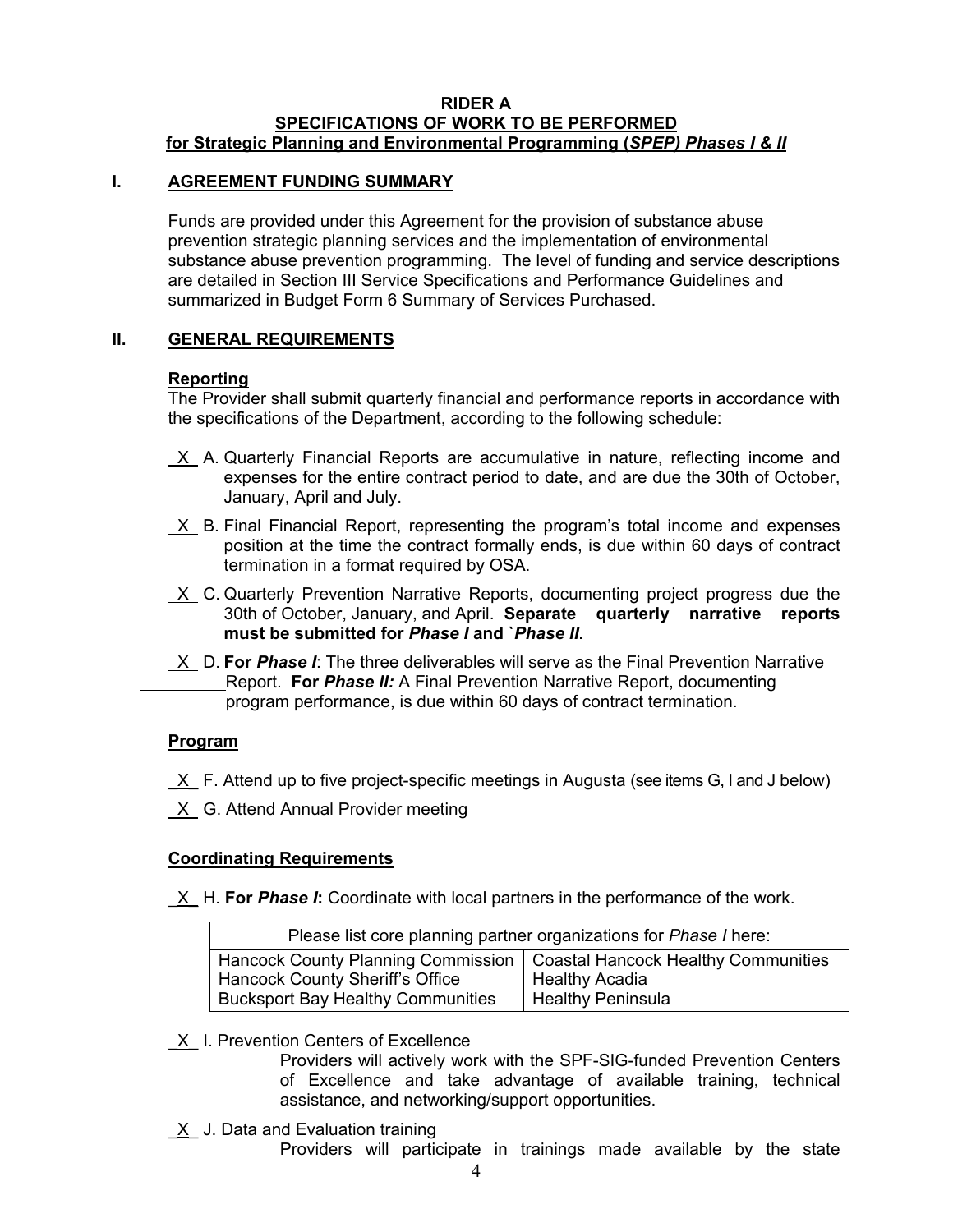epidemiologist and the project evaluators.

The Provider understands that the reports are due within the timeframes established and that the Department may hold subsequent payment installments under this Agreement until such reports are received, reviewed and accepted.

Additionally, in cases of the Provider's non-compliance with these reporting requirements, as applicable the Department may contact the Department of Health and Human Services', Bureau of Medical Services to request suspension of MaineCare payments until the problem is resolved.

The Provider further agrees to submit such other data and reports as may be requested by the Agreement Administrator. The Provider shall submit all data and reports to the Department in accordance with 34-B M.R.S.A. §1207 and in accordance with Section 6 of Rider B of this Agreement.

## III. SERVICE SPECIFICATIONS AND PERFORMANCE GUIDELINES

## A. DESCRIPTION OF SERVICES for PHASE I

#### 1. Prevention Program Description / Overview

The purpose of this *Phase I* project is to support Strategic Planning in such a way as to establish and/or strengthen a coordinated county-level prevention infrastructure that will:

- Build partnerships across existing community coalitions, organizations, agencies, schools, and other partners;
- Build on the strengths that already exist in the local prevention infrastructure; and
- Begin to fill gaps where there are communities and/or subpopulations that are not served sufficiently by existing prevention programs and coalitions.

Part of this work is the development of a leadership and coordination structure that will:

- Engage all local partners (including prevention-related coalitions and representatives of community sectors such as schools, law enforcement, health care providers, municipalities, etc.) who have a commitment to, and experience in, substance abuse prevention into a countywide (or multi-county) network/infrastructure;
- Strengthen relationships with other partners engaged in prevention, health promotion and public health efforts, and coordinate substance abuse prevention strategies with other prevention, health promotion, and public health strategies;
- Coordinate efforts of local partners into a strategic countywide effort to build substance abuse prevention capacity, and integrate local and countywide plans with the SPF-SIG state strategic plan and the state health plan.
- Develop ways to fill gaps in current efforts so that there is greater opportunity for needs to be met, including in communities that are not fully covered by the existing coalition/service delivery infrastructure;
- Build capacity county-wide to implement evidence-based prevention programs, policies, and practices at the local level;
- Work together with OSA, the Governor's Public Health Workgroup, the Maine CDC, and other partners to develop a sustainable prevention/public health infrastructure, and to integrate the infrastructure developed under this project with the infrastructure envisioned in the State Health Plan that is under development.

During Phase I, providers will pull together all previous substance-abuse related needs & resources assessments within the county into a coherent county-wide assessment, and fill gaps for all geographic areas, high-risk subpopulations, and/or age groups that have not previously or recently been assessed. In addition, all current substance-abuse related strategic plans within the county will be joined into a coherent county-wide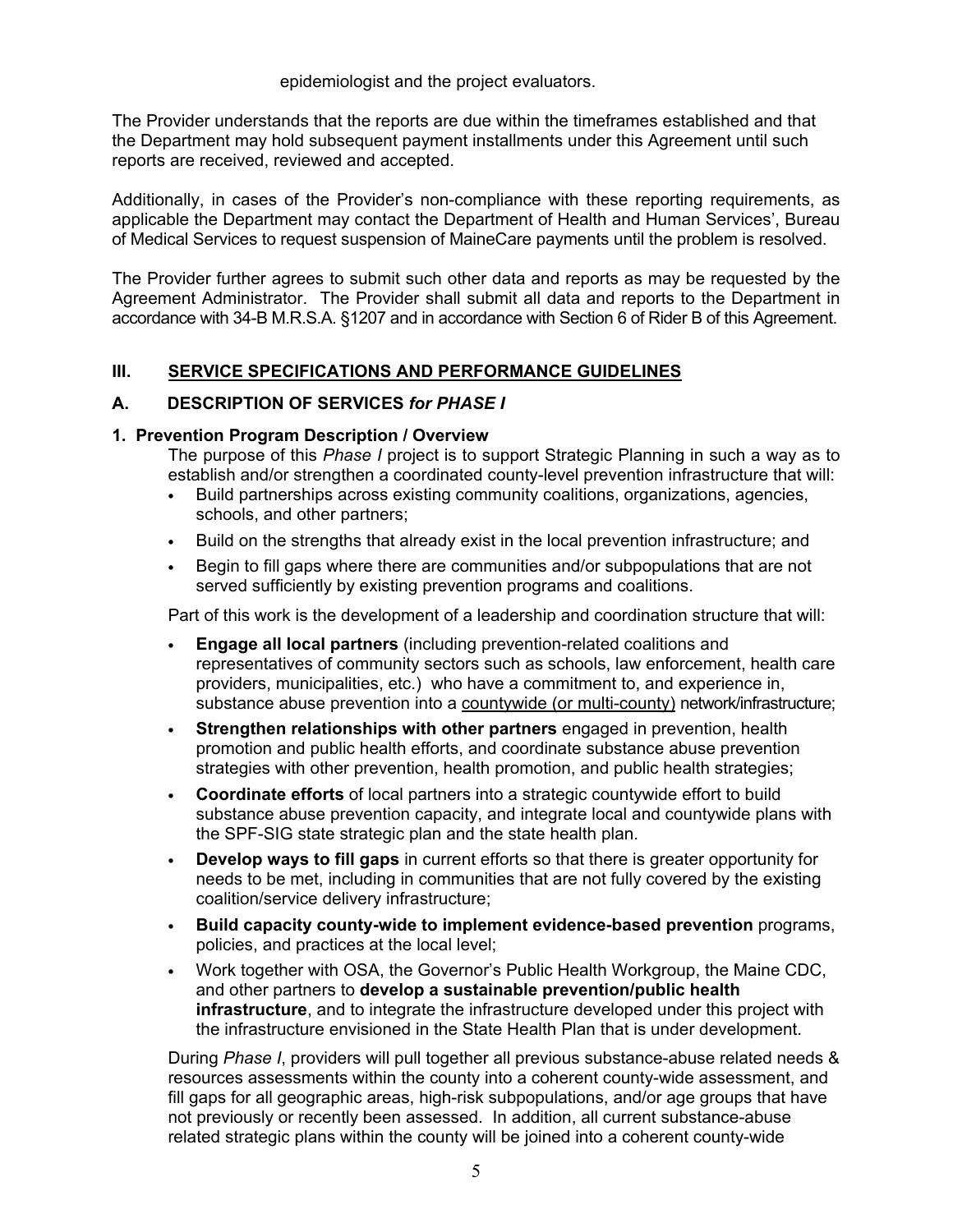strategic plan. The plan will identify overlaps in resources and prevention services, as well as gaps, including gaps in prevention services for geographic areas, high-risk subpopulations, and age groups that have not previously or recently been planned for.

Both the needs/resources assessments and the strategic plans should focus on two aspects of local needs: generalized county-wide needs and local unique variations that define specific geographic, sub-population, or age-group need. Providers will develop a budget and future funding plan to implement priority components of the strategic plan. This will include identifying priority strategies within the county's strategic plan that align with the state SPF-SIG strategic plan and the state health plan. For other priority strategies identified in a county's strategic plan that may not align with the state SPF-SIG strategic plan, providers will begin to identify resources from sources other than the SPF-SIG to address these priorities.

#### 2. Deliverables for Phase I (All due no later than June 30, 2007)

The provider is required to secure the participation of a wide variety of local collaborators in the development of the deliverables described below.

#### a. Needs, Resources and Readiness Assessment

The Needs, Resources and Readiness Assessment must focus primarily on substance abuse prevention issues, although it may be important to consider the links between substance abuse and other health, safety and quality of life issues. It will compile:

- 1. the results of previous needs and resources assessments conducted by a wide variety of coalitions and other organizations within the county-wide area;
- 2. data supplied by OSA's epidemiologist;
- 3. results from any local focus groups to help assess need and resources;
- 4. the results of a self-administered Readiness/Capacity Assessment that examines various aspects of readiness for further infrastructure and programming efforts (note: this will be a different and more in-depth readiness assessment than the tool provided in Appendix B of the RFP);
- 5. additional data/information to fill information gaps identified in the available assessments compiled; and
- 6. a listing of critical data/information on both needs and resources that are not currently available but for which collection strategies will be incorporated into the strategic plan for future development.

(Note: A guide and suggested format for the assessment and strategic plan, including the readiness assessment tool will be provided by September 1, 2006.)

## b. Strategic Plan<sup>1</sup>

 $\overline{a}$ 

This plan will be created by local prevention leaders and other collaborators within the county. Strategic plans will contain at a minimum:

- 1. description of the identified geographic areas covered and all of the collaborating partners.
- 2. description of the information that was used (types and sources) and the processes used to interpret information and make collaborative decisions.

<sup>&</sup>lt;sup>1</sup> The Strategic Plan will need to be provided electronically. OSA may post Strategic Plans on the OSA web site to facilitate information sharing.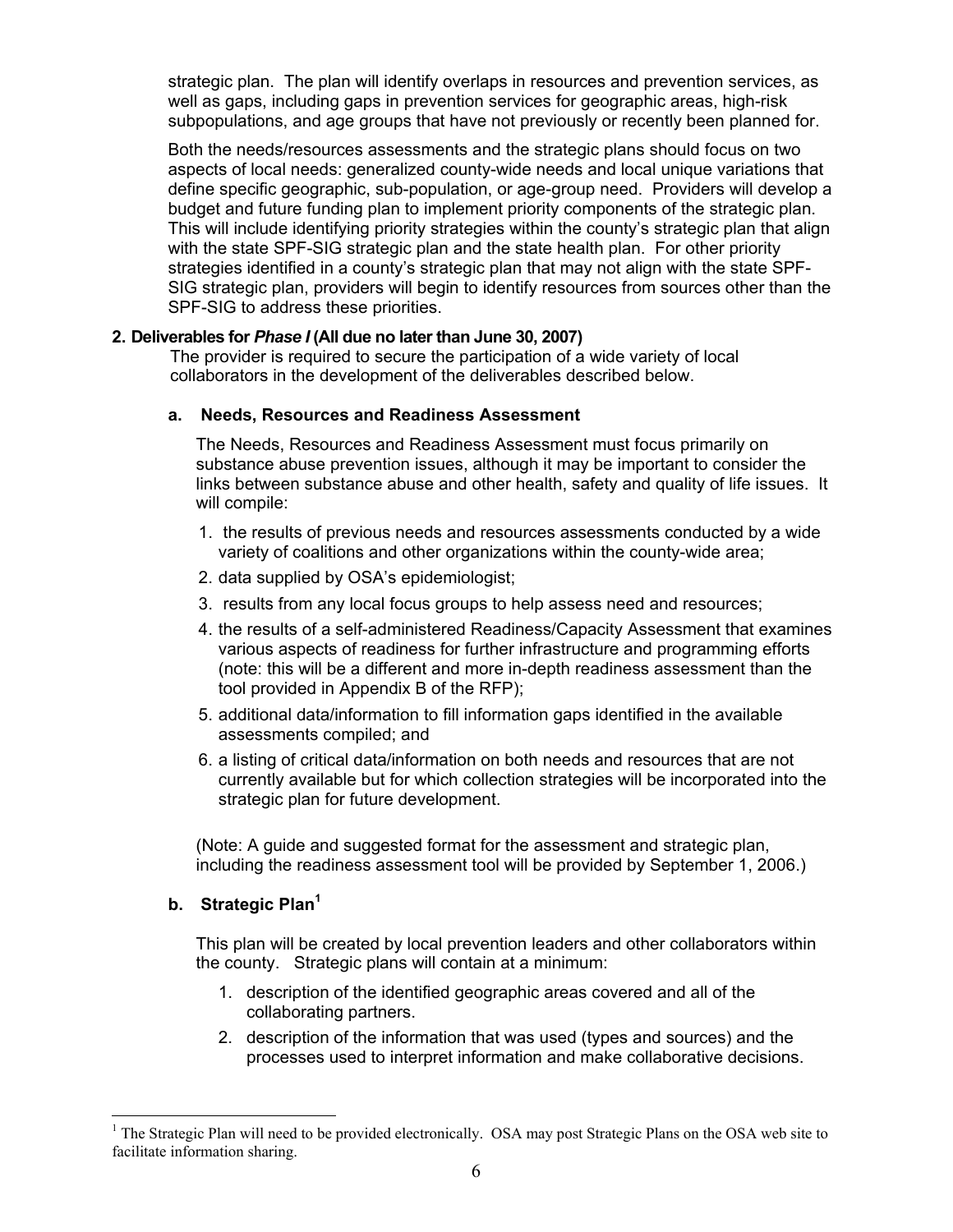- 3. documentation of community participation in planning, including key partners, organizations, institutions, individuals, and population groups such as parents and youth and the general public.
- 4. summary of findings on local needs, resources, and readiness.
- 5. a vision and strategies for organizing and implementing prevention efforts.
- 6. priorities developed for the next three to five years and a plan for continuing the collaborative planning process during and beyond that time.
- 7. measurable outcomes, including performance measures and baseline data against which progress can be monitored.
- 8. a work plan for strategies to begin in the year after the plan is created.
- 9. a plan for developing/attaining the funding and resources needed to implement the priorities identified in #6 above.

# c. Memoranda of Understanding for Strategic Plan Implementation

MOUs that describe the arrangements/agreements worked out among partners in the county to implement the strategic plan. These must cover at least the implementation plan for activities in the 2007-08 year after the planning process ends (#b.8 above). A format for the MOUs will be part of the guide developed by OSA.

#### 3. Geographic coverage information for Phase I

County served: Hancock County If you are including any areas/towns in a different county, please list them: Isle Au Haut

To address the issue of county-wide coverage at the start of the strategic planning effort, please list the names of the towns in your service area in the following classification table:

| $\overline{2}$<br>1                        |                                                          | 3                                 |  |
|--------------------------------------------|----------------------------------------------------------|-----------------------------------|--|
| Towns already represented in               | Towns minimally or not yet                               | Towns not yet involved, which     |  |
| planning activities for this               | involved, but where securing                             | will require more effort in order |  |
| strategic planning effort                  | involvement is planned with no<br>anticipated difficulty | to enlist their involvement in    |  |
| <b>Bar Harbor</b>                          | Castine                                                  | strategic planning<br>Amherst     |  |
| <b>Blue Hill</b>                           | Dedham                                                   | Aurora                            |  |
| <b>Brooklin</b>                            | Franklin                                                 | Eastbrook                         |  |
| <b>Brooksville</b>                         | Hancock                                                  | <b>Great Pond</b>                 |  |
|                                            | Orland                                                   | Isle Au Haut                      |  |
| <b>Bucksport</b><br><b>Cranberry Isles</b> | Sorrento                                                 | Osborn                            |  |
| Deer Isle                                  | <b>Winter Harbor</b>                                     | Swans Island                      |  |
| Ellsworth                                  |                                                          | Waltham                           |  |
| Frenchboro                                 |                                                          |                                   |  |
| Gouldsboro                                 |                                                          |                                   |  |
| Lamoine                                    | Hancock<br>County                                        |                                   |  |
| Mariaville                                 |                                                          | Tasmo                             |  |
| Mount Desert                               |                                                          |                                   |  |
| Otis                                       |                                                          |                                   |  |
| Penobscot                                  |                                                          |                                   |  |
| Sedgwick                                   |                                                          | <b>T16 MD</b>                     |  |
| Southwest Harbor                           |                                                          |                                   |  |
| Sullivan                                   |                                                          |                                   |  |
| Stonington                                 |                                                          |                                   |  |
| Surry                                      |                                                          |                                   |  |
| Tremont                                    |                                                          |                                   |  |
| Trenton                                    |                                                          |                                   |  |
| Verona Island                              |                                                          |                                   |  |
|                                            |                                                          |                                   |  |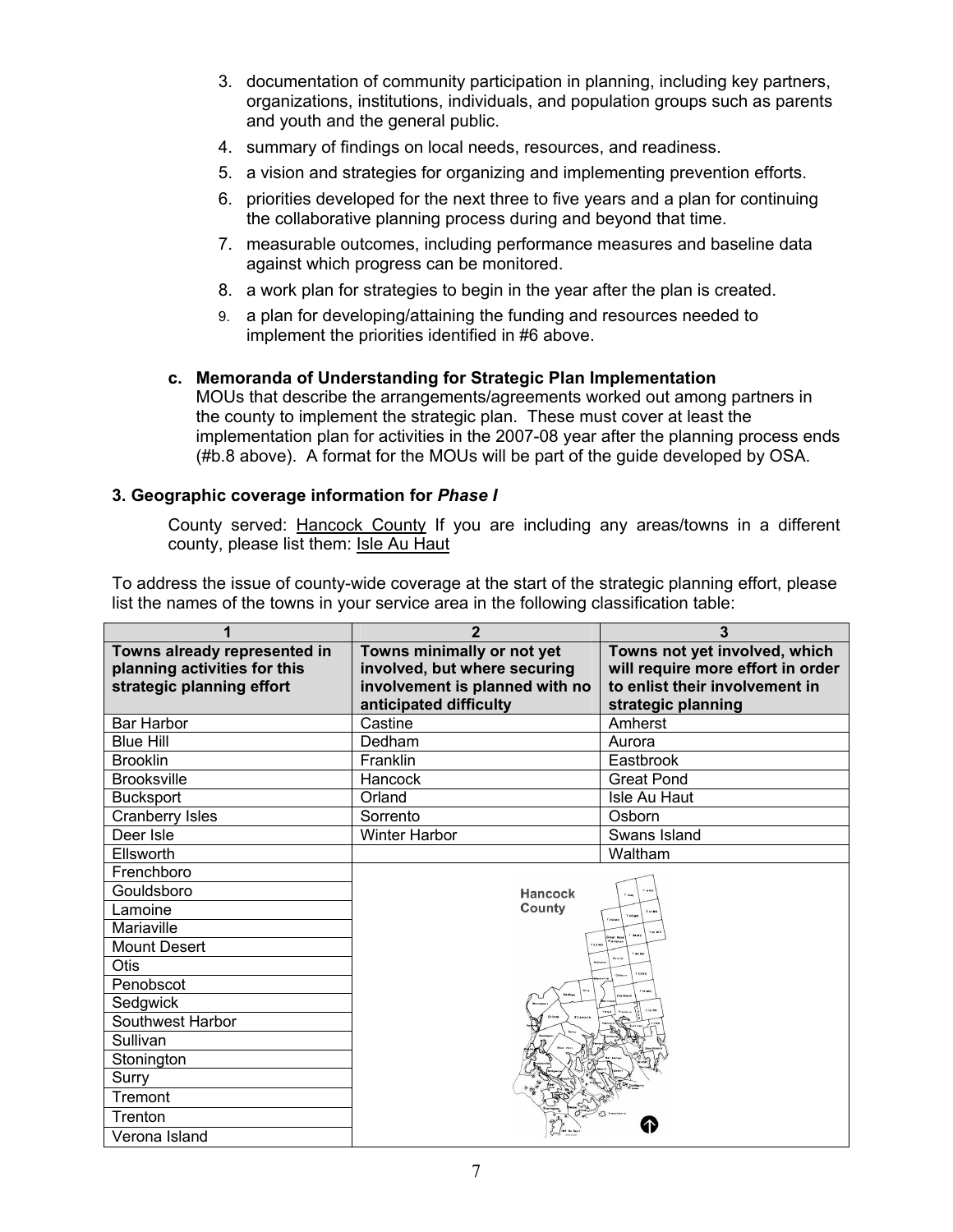Barriers the provider will need to address in order to effectively include towns/areas in column 3:

- Smallest towns have minimal administrative capacity and a shortage of people available to participate in this planning initiative. Many of the smaller towns intentionally limit their engagement in activities like this in order to avoid volunteer "burn-out". Travel times are another barrier, particularly for the three outer island towns where ferry service is limited.
- Scheduling meetings and outreach activities in smaller towns is challenge. Town offices are open only a few hours per week.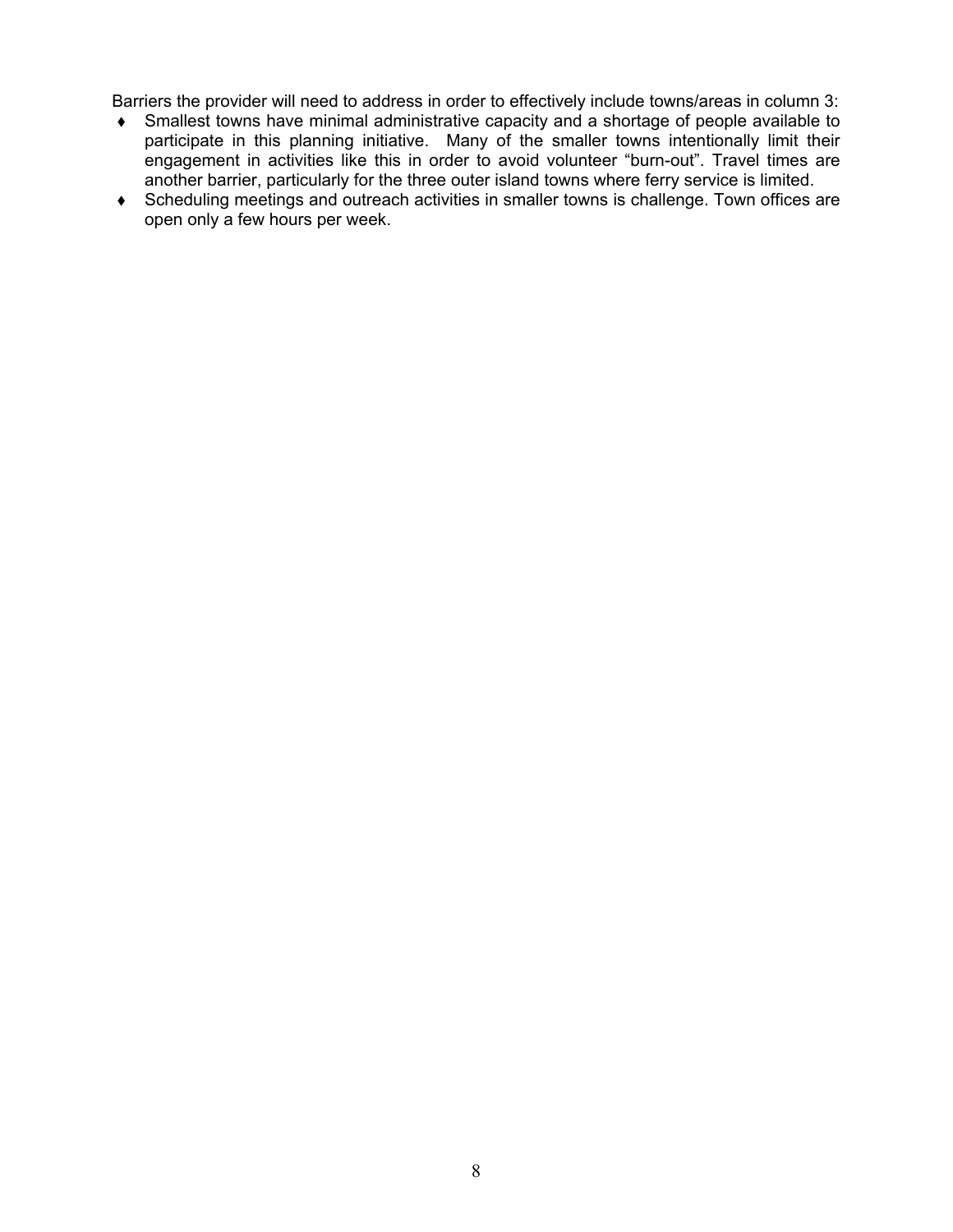| <b>PHASE I Detailed Workplan for Strategic Planning</b>                                                                                        |                                                |                                                                                               |                                                                                                                                |
|------------------------------------------------------------------------------------------------------------------------------------------------|------------------------------------------------|-----------------------------------------------------------------------------------------------|--------------------------------------------------------------------------------------------------------------------------------|
| <b>Contact Name and Organization: Hancock County Planning Commission</b><br>Contact Phone and E-mail Address: (207) 667-7131 / hcpc@hcpcme.org |                                                |                                                                                               |                                                                                                                                |
| <b>Activities/Tasks</b>                                                                                                                        | <b>Timeframe</b><br>Beginning and<br>end dates | Who Is<br><b>Responsible?</b><br>Individuals/<br>groups who will<br>carry out action<br>steps | With whom will<br>you coordinate?<br>Individuals/groups<br>who will assist or<br>support the activity,<br><i>if applicable</i> |
| <b>Deliverable: Needs and Resources Assessment</b>                                                                                             |                                                |                                                                                               |                                                                                                                                |
| • Collate existing research, assessments, studies (all substance abuse / all ages)                                                             | $09/06 - 10/06$                                | <b>HCPC</b>                                                                                   | HMP/HCC, OSA                                                                                                                   |
| • Conduct SWOT analysis with network partners                                                                                                  | $10/06 - 11/06$                                | <b>HCPC</b>                                                                                   | HMP/HCC, HCSO                                                                                                                  |
| " Conduct Coalition Outreach Meetings                                                                                                          | $01/07 - 02/07$                                | HMP/HCC                                                                                       | HCPC, HCSO                                                                                                                     |
| <b>Deliverable: Strategic Plan</b>                                                                                                             |                                                |                                                                                               |                                                                                                                                |
| <b>Prepare Assets and Issues Report</b>                                                                                                        | 11/06-12/06                                    | <b>HCPC</b>                                                                                   | HMP/HCC, HCSO                                                                                                                  |
| Prepare Vision, Goals, Objectives & Strategies (all substance abuse / all ages)                                                                | $01/07 - 03/07$                                | <b>HCPC</b>                                                                                   | HMP/HCC, HCSO                                                                                                                  |
| ■ Finalize Substance Abuse Prevention Plan                                                                                                     | 05/07-06/07                                    | <b>HCPC</b>                                                                                   | HMP/HCC, HCSO                                                                                                                  |
| Deliverable: Memoranda of Understanding (MOUs)                                                                                                 |                                                |                                                                                               |                                                                                                                                |
| Raise public awareness                                                                                                                         | $01/07 - 02/07$                                | HMP/HCC                                                                                       | HCPC, HCSO                                                                                                                     |
| • Create memoranda of understanding template                                                                                                   | $01/07 - 02/07$                                | <b>HCPC</b>                                                                                   | HMP/HCC, OSA                                                                                                                   |
| Solicit signatories to the MOU                                                                                                                 | 03/07-05/07                                    | HCPC, HCSO<br>HMP/HCC                                                                         |                                                                                                                                |
|                                                                                                                                                |                                                |                                                                                               |                                                                                                                                |

Identify Team Members Here (if applicable) - HMP/HCC Team = HCSO, BBHC, URHC, HA, HP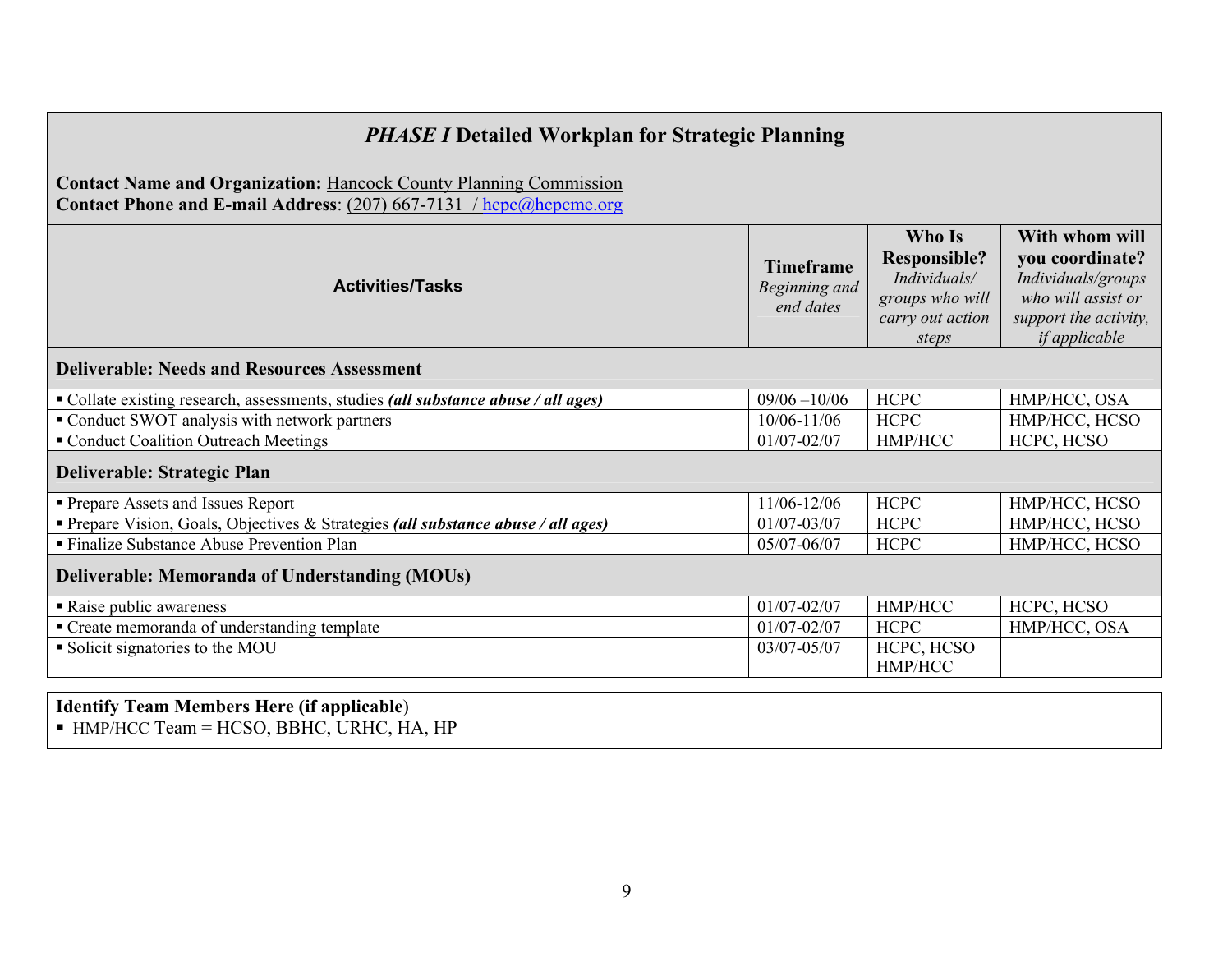# 5. Time Commitment Chart for Phase I

Please fill out the Time Commitment Chart below. For each task/activity from the far left column of the workplan above provide estimated total hours, including paid staff and in-kind time.

| <b>Phase / Time Commitment Chart</b> |                                                           |                              |                                                         |                              |  |
|--------------------------------------|-----------------------------------------------------------|------------------------------|---------------------------------------------------------|------------------------------|--|
| <b>Activity/Task</b>                 | <b>Estimated Staff Hours</b><br>Ten month contract budget |                              | <b>Estimated In-kind Hours</b><br>from key contributors |                              |  |
| (from workplan)                      | <b>Name or Title</b>                                      | <b>Total</b><br><b>Hours</b> | Name(s) or Title(s)                                     | <b>Total</b><br><b>Hours</b> |  |
| <b>Grant Management</b>              | <b>HCPC Director</b>                                      | 16                           |                                                         |                              |  |
|                                      | <b>HCPC Senior Planner</b>                                | 80                           |                                                         |                              |  |
|                                      | <b>HCPC Admin</b>                                         | 80                           |                                                         |                              |  |
|                                      | HMP/HCC Rep (each)                                        | 0                            |                                                         |                              |  |
| Launch Planning Initiative           | <b>HCPC Director</b>                                      | 4                            |                                                         |                              |  |
|                                      | <b>HCPC Senior Planner</b>                                | 8                            |                                                         |                              |  |
|                                      | <b>HCPC Admin</b>                                         | 8                            |                                                         |                              |  |
|                                      | HMP/HCC Rep (each)                                        | 4                            |                                                         |                              |  |
| Collate existing research,           | <b>HCPC Director</b>                                      | 16                           |                                                         |                              |  |
| assessments, studies                 | <b>HCPC Senior Planner</b>                                | 24                           |                                                         |                              |  |
|                                      | <b>HCPC Admin</b>                                         | 8                            |                                                         |                              |  |
|                                      | HMP/HCC Rep (each)                                        | 8                            |                                                         |                              |  |
| Conduct SWOT analysis                | <b>HCPC Director</b>                                      | $\overline{4}$               |                                                         |                              |  |
| with network partners                | <b>HCPC Senior Planner</b>                                | 8                            |                                                         |                              |  |
|                                      | <b>HCPC Admin</b>                                         | 0<br>4                       |                                                         |                              |  |
|                                      | HMP/HCC Rep (each)<br><b>HCPC Director</b>                | 16                           |                                                         |                              |  |
| <b>Conduct Coalition</b>             | <b>HCPC Senior Planner</b>                                | 24                           |                                                         |                              |  |
| Outreach Meetings /                  | <b>HCPC Admin</b>                                         | 8                            |                                                         |                              |  |
| Raise public awareness               | HMP/HCC Rep (each)                                        | 80                           |                                                         |                              |  |
| Prepare Assets and Issues            | <b>HCPC Director</b>                                      | 8                            |                                                         |                              |  |
| Report                               | <b>HCPC Senior Planner</b>                                | 24                           |                                                         |                              |  |
|                                      | <b>HCPC Admin</b>                                         | 8                            |                                                         |                              |  |
|                                      | HMP/HCC Rep (each)                                        | 8                            |                                                         |                              |  |
| Prepare Vision, Goals,               | <b>HCPC Director</b>                                      | 16                           |                                                         |                              |  |
| Objectives & Strategies              | <b>HCPC Senior Planner</b>                                | 40                           |                                                         |                              |  |
|                                      | <b>HCPC Admin</b>                                         | 24                           |                                                         |                              |  |
|                                      | HMP/HCC Rep (each)                                        | 8                            |                                                         |                              |  |
| Create memoranda of                  | <b>HCPC Director</b>                                      | 8                            |                                                         |                              |  |
| understanding template               | <b>HCPC Senior Planner</b>                                | 8                            |                                                         |                              |  |
|                                      | <b>HCPC Admin</b>                                         | 8                            |                                                         |                              |  |
|                                      | HMP/HCC Rep (each)                                        | 4                            |                                                         |                              |  |
| Solicit signatories to the           | <b>HCPC Director</b>                                      | 8                            |                                                         |                              |  |
| <b>MOU</b>                           | <b>HCPC Senior Planner</b>                                | 8                            |                                                         |                              |  |
|                                      | <b>HCPC Admin</b>                                         | 8                            |                                                         |                              |  |
|                                      | HMP/HCC Rep (each)                                        | 34                           |                                                         |                              |  |
| <b>Finalize Substance Abuse</b>      | <b>HCPC Director</b>                                      | 8                            |                                                         |                              |  |
| Prevention Plan                      | <b>HCPC Senior Planner</b>                                | 56                           |                                                         |                              |  |
|                                      | <b>HCPC Admin</b>                                         | 8                            |                                                         |                              |  |
|                                      | HMP/HCC Rep (each)                                        | 16                           |                                                         |                              |  |
| <b>TOTAL</b>                         | <b>HCPC Director</b>                                      | 96                           |                                                         |                              |  |
|                                      | <b>HCPC Senior Planner</b>                                | 280                          |                                                         |                              |  |
|                                      | <b>HCPC Admin</b>                                         | 160                          |                                                         |                              |  |
|                                      | HMP/HCC Rep (each)                                        | 166                          |                                                         |                              |  |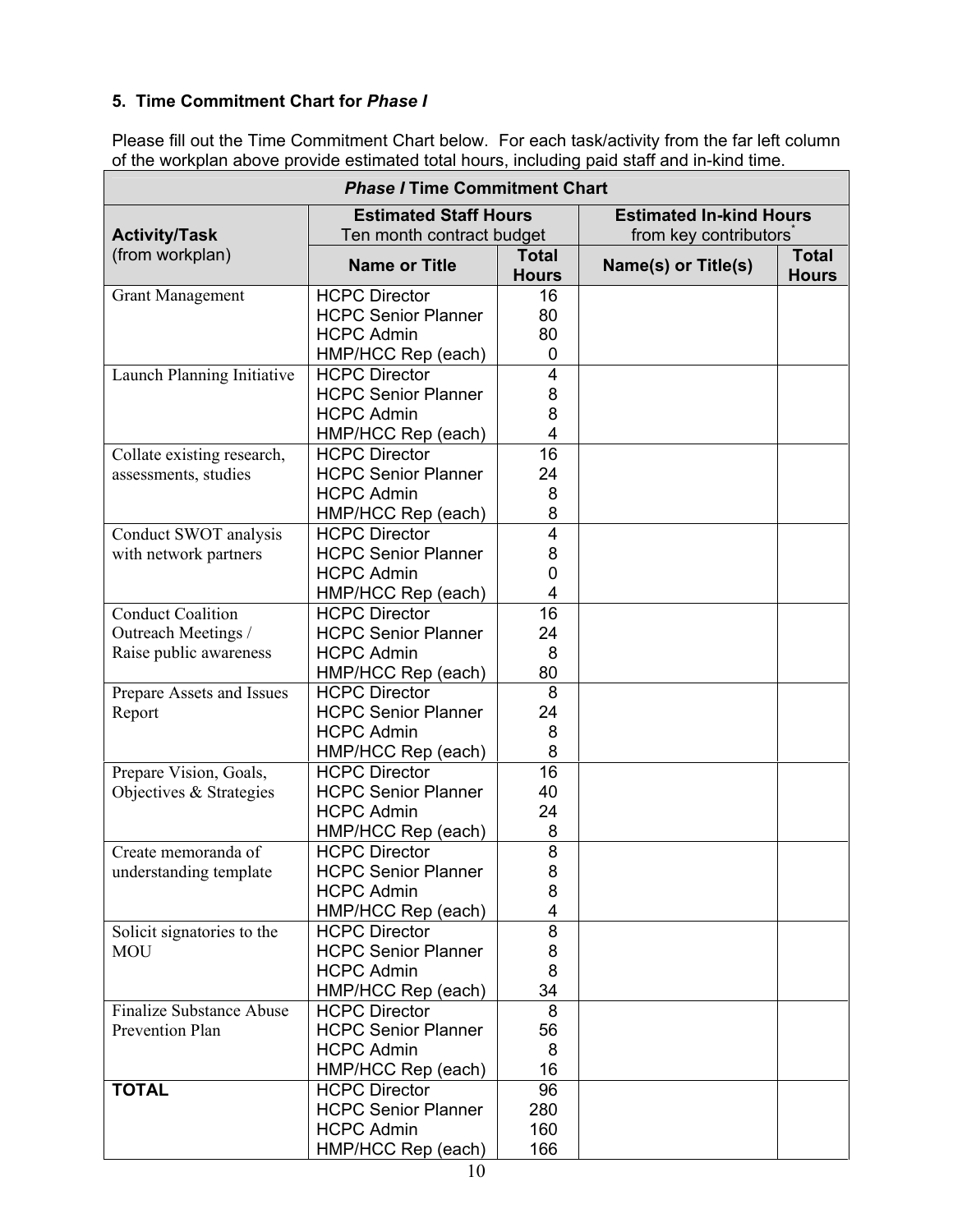\* Key contributors are those individuals or organizations who contribute significant time to the project.

# 6. Contract Memoranda of Understanding (MOUs) for Phase I:

For each of the activities/tasks in the workplan for which a substantial amount of time will be required of persons who are not directly employed by the provider, create one or more MOUs that name the individual who will do the work and the activities that individual will perform. Attach the signed MOUs to this contract. You may use MOUs submitted with the proposal if they are applicable after taking into consideration reviewer comments.

(NOTE: these MOUs are for the work of the strategic planning process; they are not the same as the MOUs for future implementation activities that are a required deliverable of the project and which are due at the end of the project.)

# B. DESCRIPTION OF SERVICES for PHASE II

The purpose of Phase II is to support local implementation of an environmental approach to reduce underage drinking. Phase II projects must address the first factor in the following list and at least 2 of the other intervening environmental factors related to underage drinking:

- $\sqrt{\phantom{a}}$  Enforcement and the perception of enforcement (required)
- $\sqrt{\phantom{a}}$  Ease of access to alcohol and the perception of ease of access to alcohol
- Parental attitudes and the perception of parental attitudes
- Parental monitoring and the perception of parental
- Social benefits of drinking and the perception of social benefits
- $\sqrt{\phantom{a}}$  Adult attitudes in the community, and the perception of adult attitudes in community

Prevention strategies aimed at underage drinking/substance use can be divided into two major approaches, the individual and the environmental approach. Prevention strategies directed at individuals are usually based on an assumption that substance abuse is the result of individual factors (rebelliousness, family history, low academic achievement, favorable attitude towards substance use & anti-social behavior, etc.) whereas an environmental approach takes into account the fact that individuals do not become involved with substances solely on the basis of personal characteristics. Rather, they are influenced by a complex set of factors in the shared environment, such as the rules and regulations of the social institutions to which people belong, the norms of the communities in which they live, the mass media messages to which they are exposed, and the accessibility of alcohol, tobacco, and illicit drugs. Because substance abuse is viewed as a product of the overall system, effective prevention requires making appropriate modifications to the community/environment at large.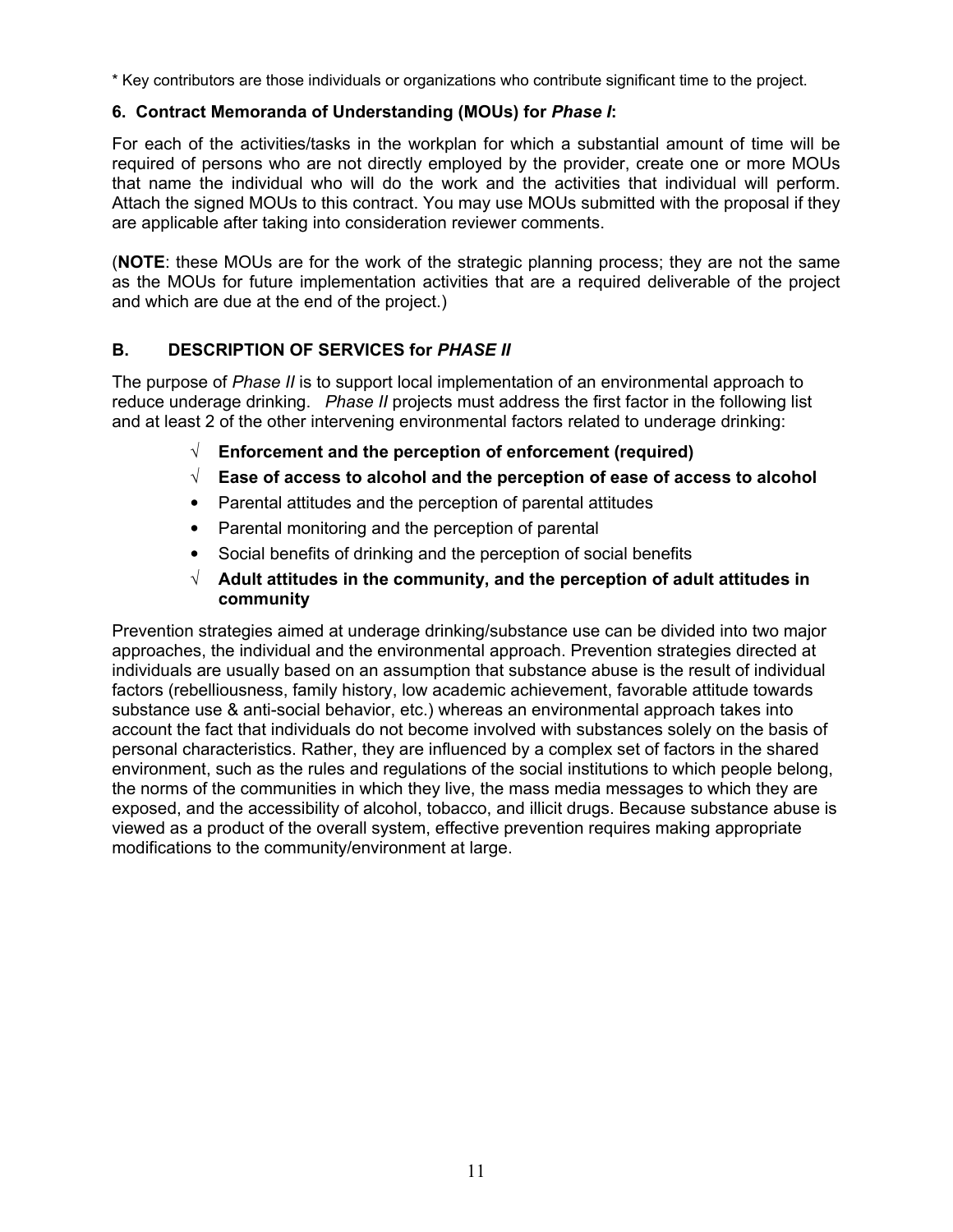## Environmental Approach Description/Overview for Phase II

1. Please briefly summarize the environmental strategies or approaches to be implemented for each intervening variable chosen, using the chart below:

#### Strategies or Approaches

## Intervening Variable: Enforcement and the Perception of Enforcement

- Continue proactive work with retailers for ID checks
- Extend sticker-shock campaign county-wide
- $\bullet$  Enhancing police surveillance capacity
- Implement newly adopted underage drinking procedures

#### Intervening Variable: Ease of access to alcohol and the perception of ease of access to alcohol

- Encourage retailers to enhance surveillance capacity to prevent theft including enhanced capping systems
- County Sheriff and local police conduct compliance checks at local retailers
- Facilitate server training for bars and restaurants
- Encourage adoption of underage drinking procedures by local police units
- Encourage towns to adopt strict alcohol distribution policies for public events
- Encourage towns to review alcohol violations when considering liquor license applications and renewals
- Enhance curriculum in middle and high schools, including substance abuse content in science, social science and health classes.
- Encourage non-punitive alternatives to school suspension

## Intervening Variable: Adult attitudes in the community, and the perception of adult attitudes in community

- Engage the press to build awareness of NYAP/Healthy Hancock activities to prevent underage drinking
- Engage the press to build awareness of local social norms data about teen substance abuse
- Enhance Healthy Hancock website to include more information and resource links on underage drinking
- Broadcast live radio call-in programs on underage drinking
- Present underage drinking "road show" to adult groups, including PTO's, Churches, Civic **Organizations**
- Creating Lasting Family Connections Training
- ◆ Safe Homes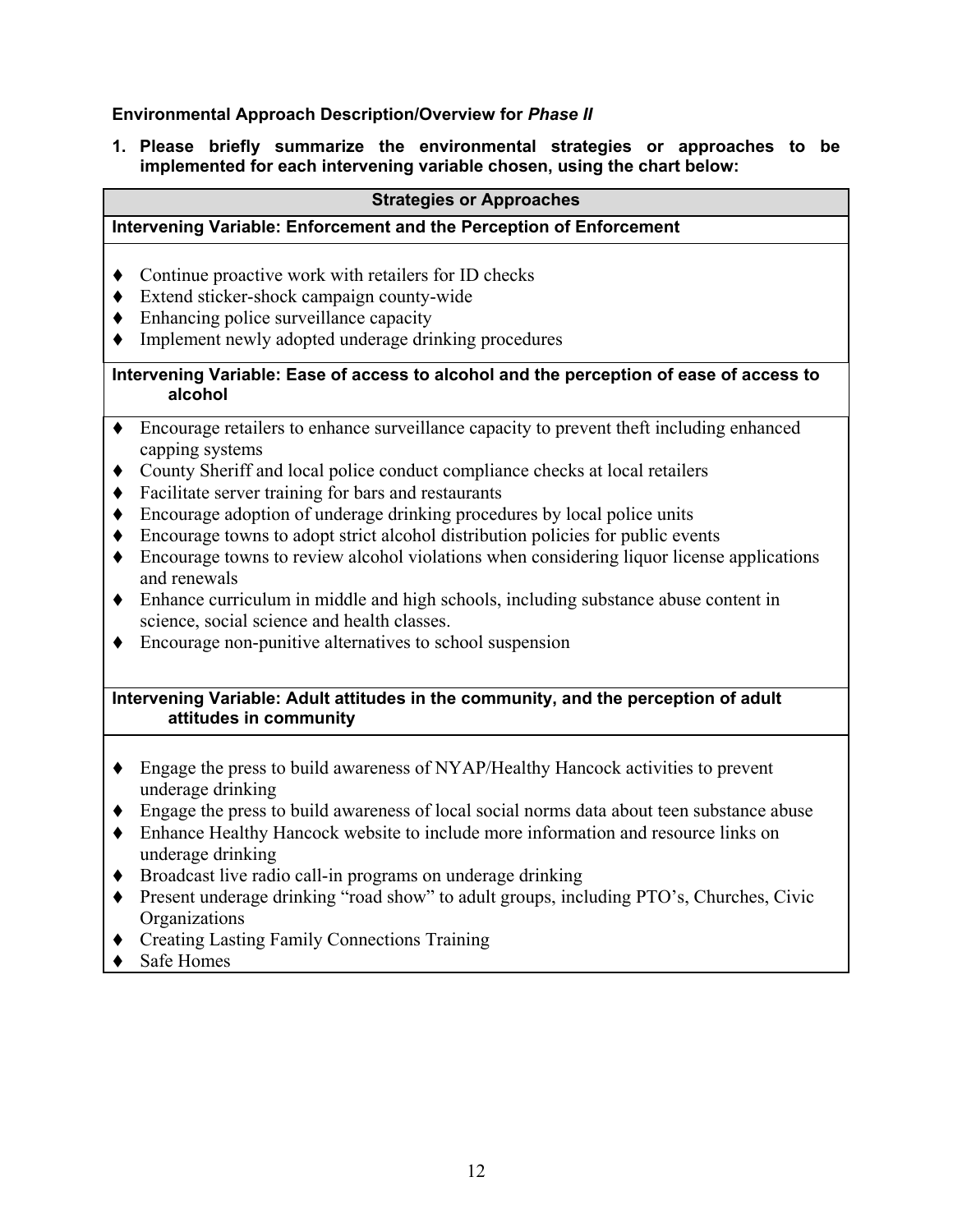# 2. Geographic coverage information for Phase II

I. To address the issue of county-wide coverage at the start of Phase 2, please list the names of the towns in your service area in the following classification table. (Note: This table is included here because it cannot be assumed that towns covered in the Phase I (strategic planning) will automatically be covered in Phase II. Implementing environmental approaches may require the involvement of different people and organizations than strategic planning and often brings different kinds of challenges.)

| 1                                                                                         | $\overline{2}$                                                                                                         | 3                                                                                                                          |  |
|-------------------------------------------------------------------------------------------|------------------------------------------------------------------------------------------------------------------------|----------------------------------------------------------------------------------------------------------------------------|--|
| Towns already represented in<br>planning activities for this<br>strategic planning effort | Towns minimally or not yet<br>involved, but where securing<br>involvement is planned with no<br>anticipated difficulty | Towns not yet involved, which<br>will require more effort in order<br>to enlist their involvement in<br>strategic planning |  |
| Bar Harbor                                                                                | Castine                                                                                                                | Amherst                                                                                                                    |  |
| <b>Blue Hill</b>                                                                          | Dedham                                                                                                                 | Aurora                                                                                                                     |  |
| <b>Brooklin</b>                                                                           | Franklin                                                                                                               | Eastbrook                                                                                                                  |  |
| <b>Brooksville</b>                                                                        | Hancock                                                                                                                | <b>Great Pond</b>                                                                                                          |  |
| <b>Bucksport</b>                                                                          | Orland                                                                                                                 | Isle Au Haut                                                                                                               |  |
| Cranberry Isles                                                                           | Sorrento                                                                                                               | Osborn                                                                                                                     |  |
| Deer Isle                                                                                 | <b>Winter Harbor</b>                                                                                                   | Swans Island                                                                                                               |  |
| Ellsworth                                                                                 |                                                                                                                        | Waltham                                                                                                                    |  |
| Frenchboro                                                                                |                                                                                                                        |                                                                                                                            |  |
| Gouldsboro                                                                                | Hancock                                                                                                                |                                                                                                                            |  |
| Lamoine                                                                                   | County                                                                                                                 |                                                                                                                            |  |
| Mariaville                                                                                |                                                                                                                        |                                                                                                                            |  |
| Mount Desert                                                                              |                                                                                                                        |                                                                                                                            |  |
| Otis                                                                                      |                                                                                                                        |                                                                                                                            |  |
| Penobscot                                                                                 |                                                                                                                        |                                                                                                                            |  |
| Sedgwick                                                                                  |                                                                                                                        |                                                                                                                            |  |
| Southwest Harbor                                                                          |                                                                                                                        |                                                                                                                            |  |
| Sullivan                                                                                  |                                                                                                                        |                                                                                                                            |  |
| Stonington                                                                                |                                                                                                                        |                                                                                                                            |  |
| Surry                                                                                     |                                                                                                                        |                                                                                                                            |  |
| Tremont                                                                                   |                                                                                                                        |                                                                                                                            |  |
| Trenton                                                                                   |                                                                                                                        |                                                                                                                            |  |
| Verona Island                                                                             |                                                                                                                        |                                                                                                                            |  |

II. Barriers the provider will need to address in order to effectively include towns/areas that are listed in column 3:

Barriers the provider will need to address in order to effectively include towns/areas in column 3:

- Smallest towns have minimal administrative capacity and a shortage of people available to participate in this planning initiative. Many of the smaller towns intentionally limit their engagement in activities like this in order to avoid volunteer "burn-out". Travel times are another barrier, particularly for the three outer island towns where ferry service is limited.
- Scheduling meetings and outreach activities in smaller towns is challenge. Town offices are open only a few hours per week.

# 3. Detailed Workplan for Phase II

Please fill out the workplan form on the next page. You may use the workplan already developed for your Phase II proposal, with revisions that address the reviewer feedback on your proposal. This workplan will form the backbone of the project description and will be used in lieu of outcomes as the base for monitoring the contract.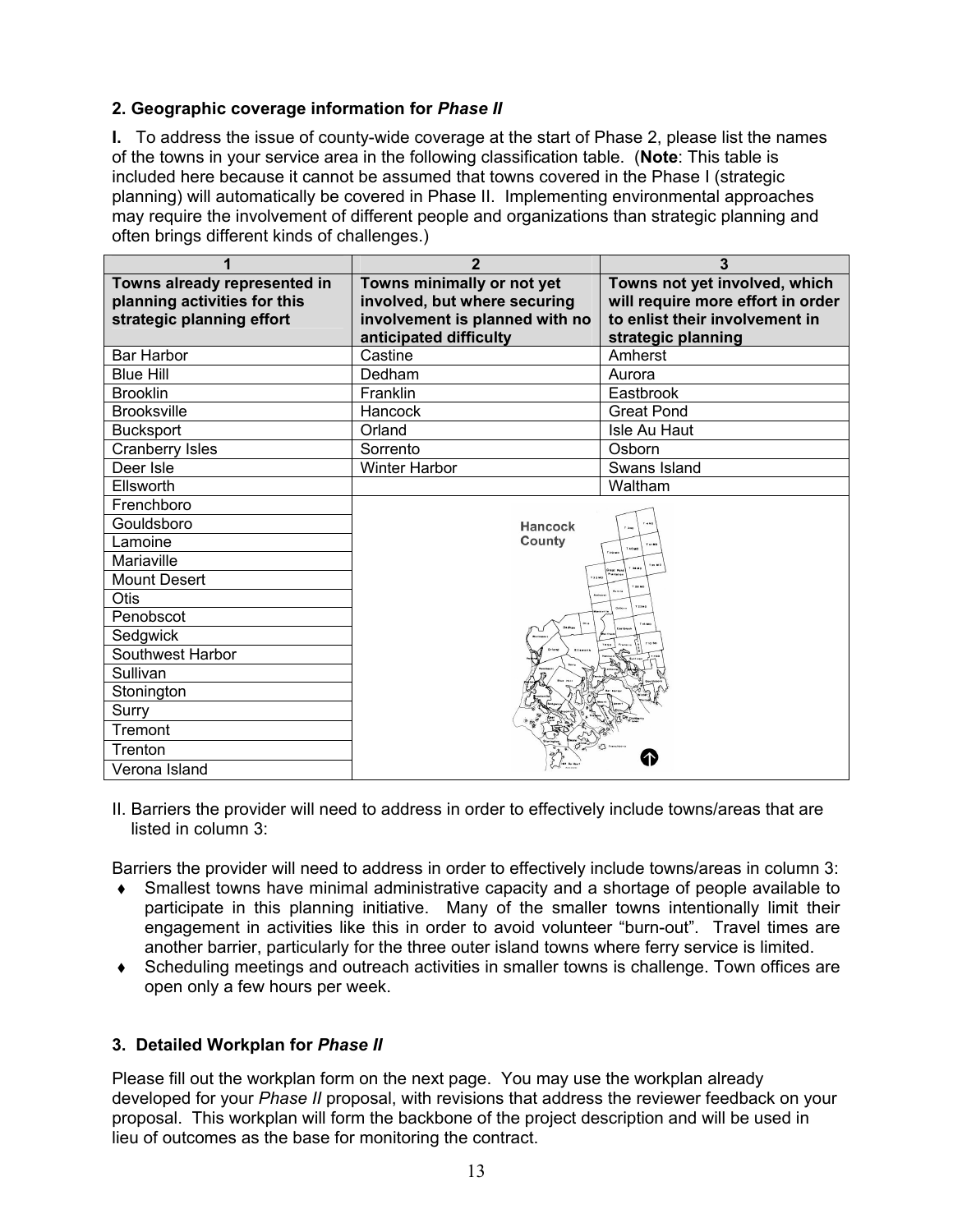| <b>PHASE II Detailed Workplan for Environmental Approaches to Addressing Underage Drinking</b> |                                                                                                                                                                                                        |                                                       |                                                                                               |                                                                                                                                |
|------------------------------------------------------------------------------------------------|--------------------------------------------------------------------------------------------------------------------------------------------------------------------------------------------------------|-------------------------------------------------------|-----------------------------------------------------------------------------------------------|--------------------------------------------------------------------------------------------------------------------------------|
| <b>Activity/Task</b>                                                                           | <b>Action Steps</b>                                                                                                                                                                                    | <b>Timeframe</b><br><b>Beginning</b><br>and end dates | Who Is<br><b>Responsible?</b><br>Individuals/<br>groups who will<br>carry out action<br>steps | With whom will<br>you coordinate?<br>Individuals/groups<br>who will assist or<br>support the activity,<br><i>if applicable</i> |
| <b>Program Oversight</b>                                                                       |                                                                                                                                                                                                        |                                                       |                                                                                               |                                                                                                                                |
| <b>Grant Management</b>                                                                        | Track expenses from partners. Prepare progress reports and<br>submit to OSA.                                                                                                                           | $October -$<br>June                                   | <b>HCPC</b>                                                                                   | <b>Project Partners</b>                                                                                                        |
| Project oversight                                                                              | Conduct regular project meetings with partners<br>Establish timeline for project implementation<br>Track progress and assist partners if tasks are<br>overdue<br>Evaluate programs and report findings | October –<br>June                                     | <b>HCPC</b>                                                                                   | <b>Project Partners</b>                                                                                                        |
| <b>Public Relations</b>                                                                        | Provide regular press releases to local press, maintain<br>website with project information, inform partners through<br>listserve of events, opportunities and concerns.                               | October –<br>June                                     | <b>HCPC</b>                                                                                   | <b>Project Partners</b>                                                                                                        |
|                                                                                                | <b>Intervening Factor: Enforcement and the Perception of Enforcement</b>                                                                                                                               |                                                       |                                                                                               |                                                                                                                                |
| Enforcement / Compliance                                                                       | Continue proactive work with retailers for ID checks                                                                                                                                                   | October –<br>June                                     | County Sheriff,<br>HMP/HCC<br>Partners                                                        | Retail owners, AG                                                                                                              |
| Enforcement / Compliance                                                                       | Extend sticker-shock campaign county-wide                                                                                                                                                              | October –<br>May                                      | HMP/HCC<br>Partners                                                                           | Retail owners and<br>schools                                                                                                   |
| Enforcement / Compliance                                                                       | Enhancing police surveillance capacity                                                                                                                                                                 | October -<br>June                                     | Underage<br>Drinking Task<br>Force                                                            | Law Enforcement                                                                                                                |
| Enforcement / Compliance                                                                       | Implement newly adopted underage drinking policies                                                                                                                                                     | October -<br>June                                     | Underage<br>Drinking Task<br>Force, Law<br>Enforcement                                        | Local law<br>enforcement<br>departments                                                                                        |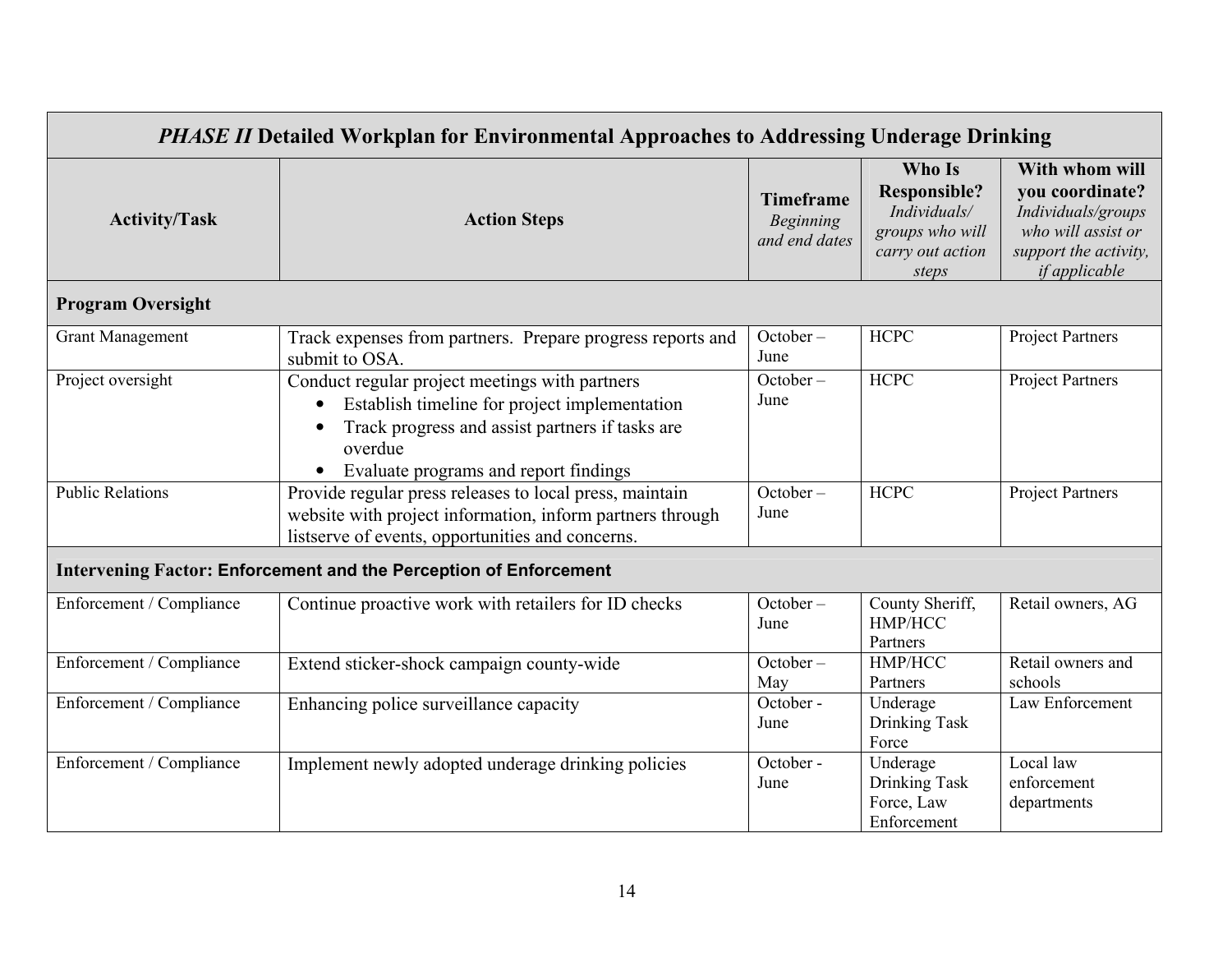| <b>PHASE II Detailed Workplan for Environmental Approaches to Addressing Underage Drinking</b> |                                                                                                                                       |                                                       |                                                                                               |                                                                                                                                |
|------------------------------------------------------------------------------------------------|---------------------------------------------------------------------------------------------------------------------------------------|-------------------------------------------------------|-----------------------------------------------------------------------------------------------|--------------------------------------------------------------------------------------------------------------------------------|
| <b>Activity/Task</b>                                                                           | <b>Action Steps</b>                                                                                                                   | <b>Timeframe</b><br><b>Beginning</b><br>and end dates | Who Is<br><b>Responsible?</b><br>Individuals/<br>groups who will<br>carry out action<br>steps | With whom will<br>you coordinate?<br>Individuals/groups<br>who will assist or<br>support the activity,<br><i>if applicable</i> |
|                                                                                                | Intervening Factor: Ease of access to alcohol and the perception of ease of access to alcohol                                         |                                                       |                                                                                               |                                                                                                                                |
| Enforcement / Compliance                                                                       | Encourage retailers to enhance surveillance capacity to<br>prevent theft including enhanced capping systems                           | January $-$<br>June                                   | Network for<br>Youth Alcohol<br>Prevention                                                    | Retail owners                                                                                                                  |
| Enforcement / Compliance                                                                       | County Sheriff and local police conduct compliance checks<br>at local retailers                                                       | January -<br>June                                     | Underage<br>Drinking Task<br>Force                                                            | Law Enforcement                                                                                                                |
| Enforcement / Compliance                                                                       | Facilitate server training for bars and restaurants                                                                                   | May, June                                             | Network for<br>Youth Alcohol<br>Prevention                                                    | Bars and<br>Restaurants                                                                                                        |
| <b>Public Policy</b>                                                                           | Encourage adoption of underage drinking procedures by<br>local police units                                                           | September-<br>November                                | Underage<br>Drinking Task<br>Force                                                            | Law Enforcement                                                                                                                |
| <b>Public Policy</b>                                                                           | Encourage towns to adopt strict alcohol distribution policies<br>for public events                                                    | December-<br>June                                     | <b>Hancock County</b><br>Planning<br>Commission                                               | Healthy Hancock,<br>Municipalities                                                                                             |
| <b>Public Policy</b>                                                                           | Encourage towns to review alcohol violations when<br>considering liquor license applications and renewals                             | December-<br>June                                     | <b>Hancock County</b><br>Planning<br>Commission                                               | Healthy Hancock,<br>Municipalities                                                                                             |
| <b>Public Policy</b>                                                                           | Enhance curriculum in middle and high schools, including<br>substance abuse content in science, social science and health<br>classes. | January -<br>June                                     | HMP/HCC<br>Partners                                                                           | Schools                                                                                                                        |
| <b>Public Policy</b>                                                                           | Encourage non-punitive alternatives to school suspension                                                                              | October -<br>November                                 | HMP/HCC<br>Partners                                                                           | Schools                                                                                                                        |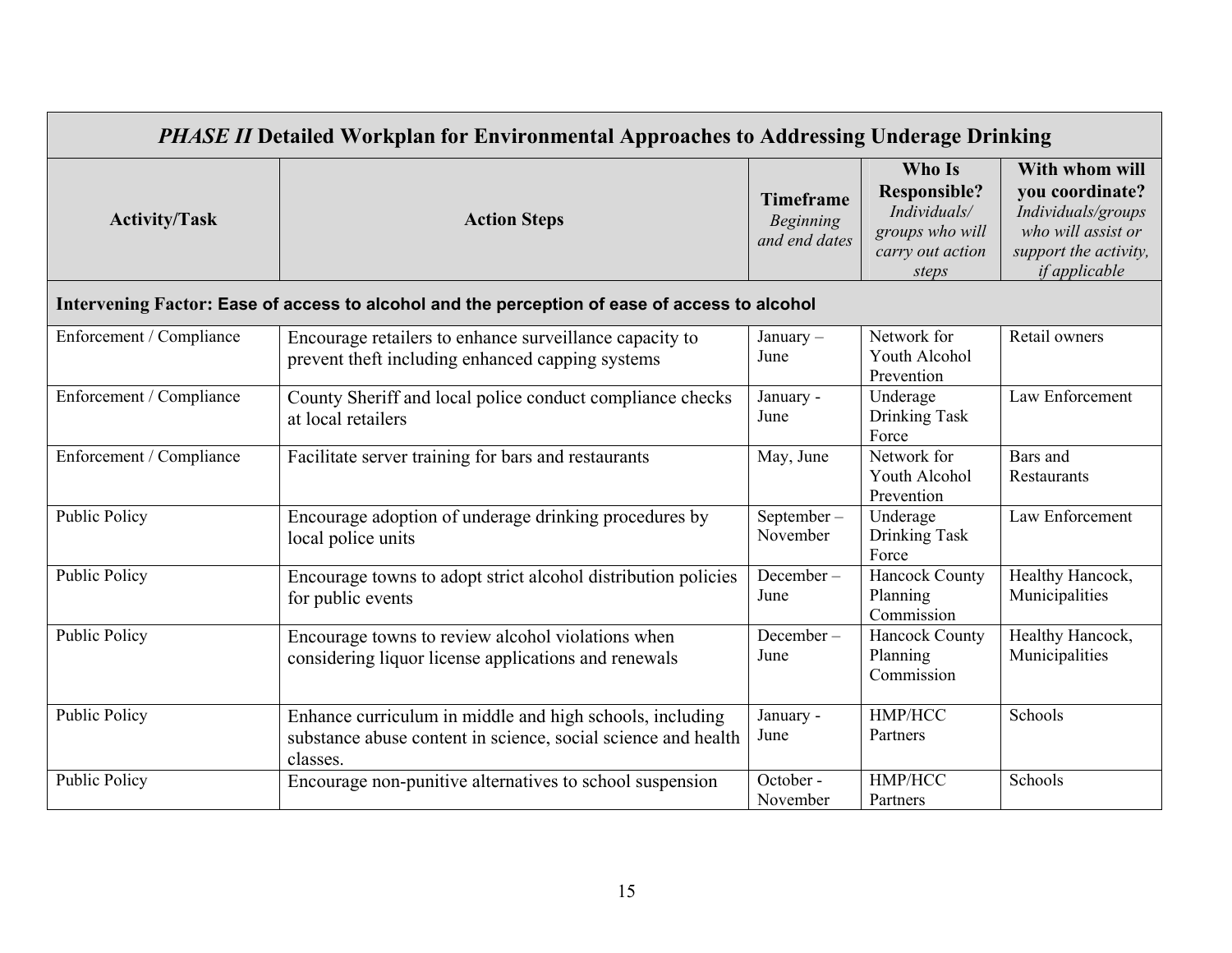| <b>PHASE II Detailed Workplan for Environmental Approaches to Addressing Underage Drinking</b> |                                                                                                          |                                                       |                                                                                               |                                                                                                                                |
|------------------------------------------------------------------------------------------------|----------------------------------------------------------------------------------------------------------|-------------------------------------------------------|-----------------------------------------------------------------------------------------------|--------------------------------------------------------------------------------------------------------------------------------|
| <b>Activity/Task</b>                                                                           | <b>Action Steps</b>                                                                                      | <b>Timeframe</b><br><b>Beginning</b><br>and end dates | Who Is<br><b>Responsible?</b><br>Individuals/<br>groups who will<br>carry out action<br>steps | With whom will<br>vou coordinate?<br>Individuals/groups<br>who will assist or<br>support the activity,<br><i>if applicable</i> |
|                                                                                                | Intervening Factor: Adult attitudes in the community, and the perception of adult attitudes in community |                                                       |                                                                                               |                                                                                                                                |
| Media                                                                                          | Engage the press to build awareness of NYAP/Healthy<br>Hancock activities to prevent underage drinking   | December,<br>May, June                                | <b>Hancock County</b><br>Planning<br>Commission                                               | <b>Healthy Hancock</b>                                                                                                         |
| Media                                                                                          | Engage the press to build awareness of local social norms<br>data about teen substance abuse             | September-<br>May                                     | HMP/HCC<br>Partners                                                                           | <b>Healthy Hancock</b>                                                                                                         |
| Media                                                                                          | Enhance Healthy Hancock website to include more<br>information and resource links on underage drinking   | September,<br>December,<br>May                        | <b>Hancock County</b><br>Planning<br>Commission                                               | <b>Healthy Hancock</b>                                                                                                         |
| Media                                                                                          | Broadcast live radio call-in programs on underage drinking                                               | September,<br>May                                     | <b>Hancock County</b><br>Planning<br>Commission                                               | WERU, HMP/HCC                                                                                                                  |
| Enforcement/Compliance                                                                         | Present underage drinking "road show" to adult groups,<br>including PTO's, Churches, Civic Organizations | January –<br>June                                     | HMP/HCC<br>Partners,<br><b>Hancock County</b><br>Planning<br>Commission                       | Civic Organizations,<br>PTO, Churches                                                                                          |
| <b>Healthy Alternatives</b>                                                                    | <b>Creating Lasting Family Connections Training</b>                                                      | November-<br>March                                    | <b>Healthy Acadia</b>                                                                         | <b>Healthy Hancock</b>                                                                                                         |
| <b>Healthy Alternatives</b>                                                                    | <b>Safe Homes</b>                                                                                        | November-<br>March                                    | Collaborating<br>HMP/HCCs                                                                     | <b>Healthy Hancock</b>                                                                                                         |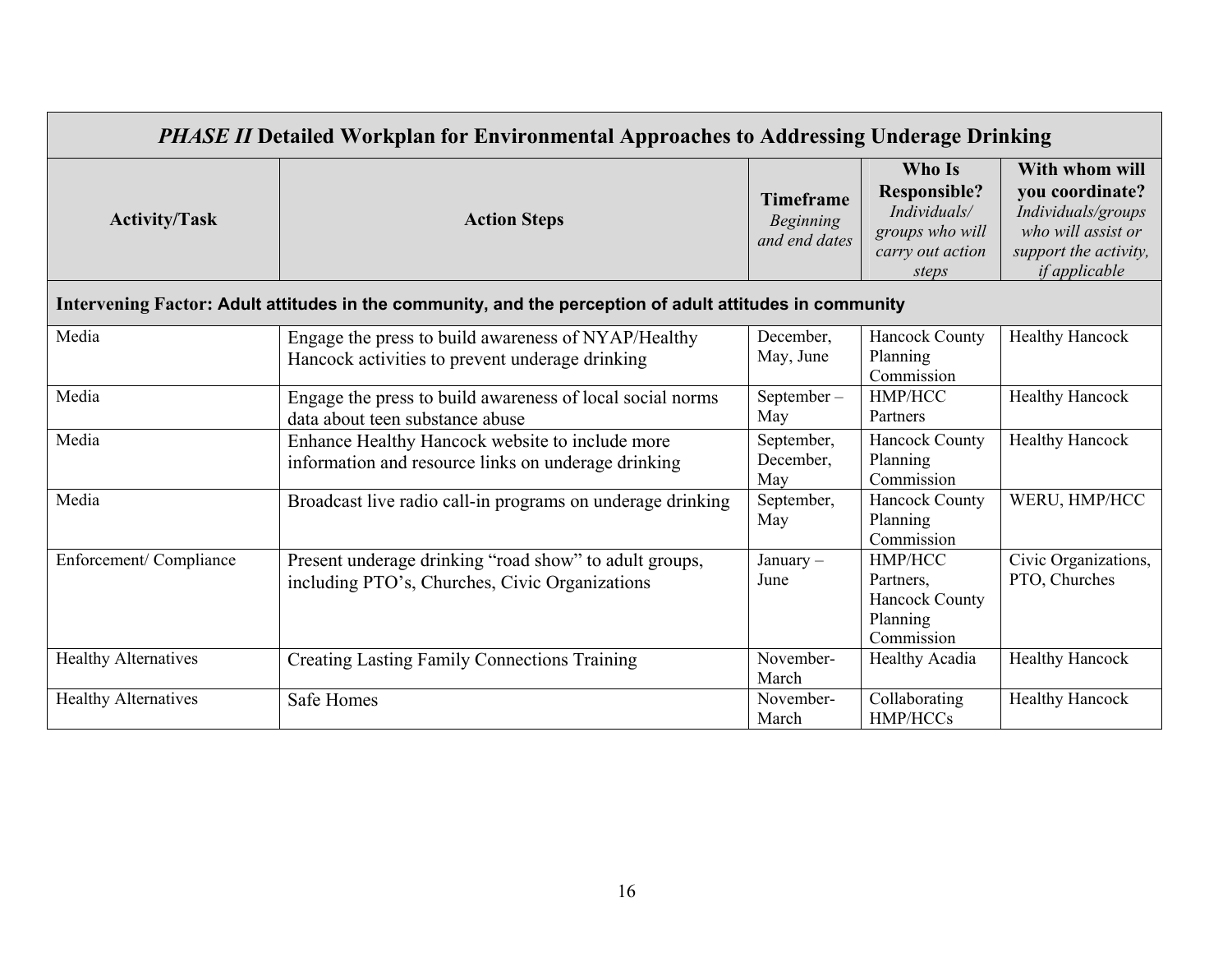## C. PERFORMANCE CRITERIA for both Phase I and Phase II

1. Performance will be monitored based on the workplans for Phases I and II. The provider will supply updates of progress toward completing each of the two workplans and provide explanations of changes. In addition, the degree to which county-wide involvement is secured or improved will be monitored over the course of the project. Progress on both the implementation of workplans and the achievement of county-wide involvement will be reported in quarterly reports.

#### D. EVALUATION for both Phase I and Phase II

SPF-SIG projects throughout the country are being evaluated at the national, state, local and programmatic levels. OSA has contracted with Hornby Zeller Associates to evaluate all local work funded under the SPF-SIG.

The provider will work with Hornby Zeller Associates to comply with the requirements of the national and state/local SPF-SIG evaluations.

The provider will work with Hornby Zeller Associates to complete all necessary components of the SPF-SIG evaluation that apply to this contract. This will include supplying requested information and participating in evaluation activities such as site visits, program documentation and telephone interviews.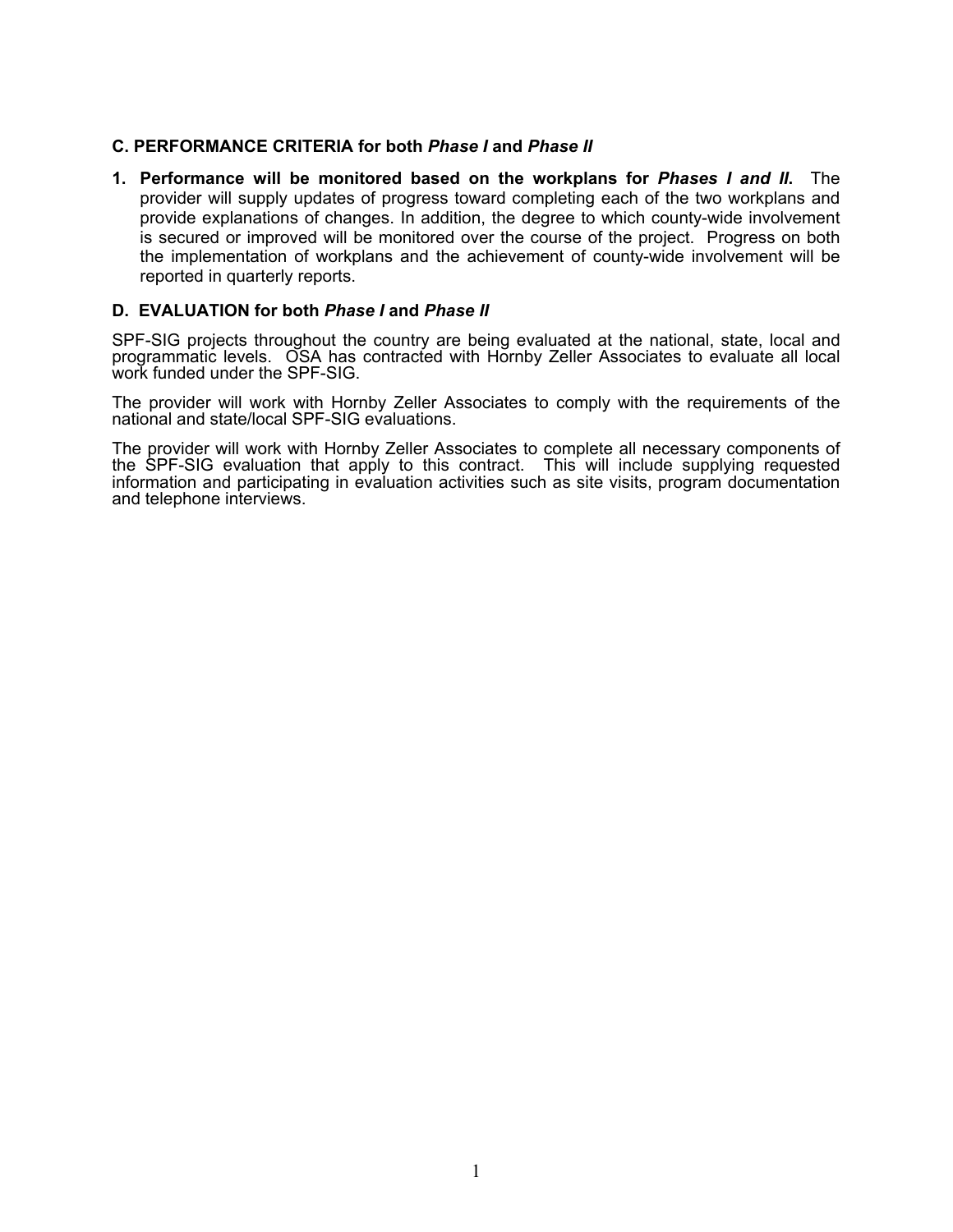#### RIDER B PAYMENT AND OTHER PROVISIONS

#### 1. AGREEMENT AMOUNT: \$80,000

2. INVOICES AND PAYMENT. The Department will pay the Provider as follows:

#### A. PAYMENT SCHEDULE

Subject to the availability of funds and other terms of this agreement, payments will be made to the Provider on the basis and frequency indicated below, up to the amount of the agreement price (Section I, Agreement Summary, Item A of this Rider).

**I. Net Reimbursable Expense** The Contractor will receive payment on or about the fifteenth (15th) of the month in accordance with the following payment schedule.

|                           | September 2006 -December 2006 | One payment of \$32,000 in October 2006                                                              |
|---------------------------|-------------------------------|------------------------------------------------------------------------------------------------------|
| January 2007 - March 2007 |                               | One payment of \$24,000 in January 2007<br>adjusted for the quarterly fiscal report due<br>10/30/06. |
| April 2007 - May 2007     |                               | One payment of 16,000 in April 2007 adjusted<br>for the quarterly fiscal report due 1/30/07.         |
| <b>June 2007</b>          |                               | One payment of \$8,000 in June 2007 adjusted<br>for the quarterly fiscal report due 4/30/07.         |
|                           | Total payments not to exceed  | \$80,000                                                                                             |

Payments are subject to the Provider's compliance with all items set forth in this Agreement and subject to the availability of funds. Funds may recalled from the provider when the provider fails to meet minimum performance standards as specified in Rider A, Specifications of Work to be Performed.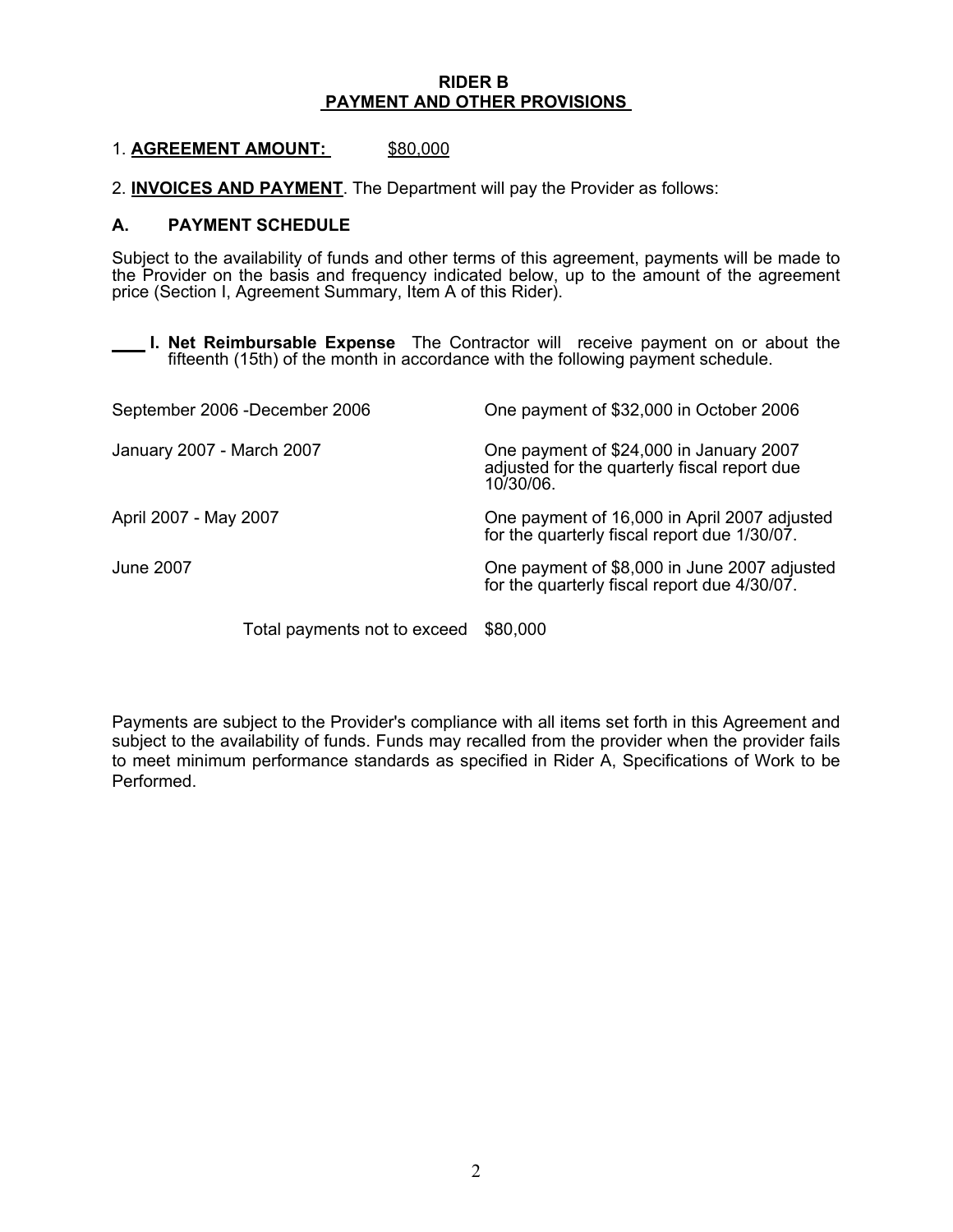3. BENEFITS AND DEDUCTIONS. If the Provider is an individual, the Provider understands and agrees that he/she is an independent contractor for whom no Federal or State Income Tax will be deducted by the Department, and for whom no retirement benefits, survivor benefit insurance, group life insurance, vacation and sick leave, and similar benefits available to State employees will accrue. The Provider further understands that annual information returns, as required by the Internal Revenue Code or State of Maine Income Tax Law, will be filed by the State Controller with the Internal Revenue Service and the State of Maine Bureau of Revenue Services, copies of which will be furnished to the Provider for his/her Income Tax records.

4. INDEPENDENT CAPACITY. In the performance of this Agreement, the parties hereto agree that the Provider, and any agents and employees of the Provider, shall act in the capacity of an independent contractor and not as officers or employees or agents of the state of the state of  $\mathbb{R}^n$  of  $\mathbb{S}^n$  and  $\mathbb{S}^n$  and  $\mathbb{S}^n$  and  $\mathbb{S}^n$  and  $\mathbb{S}^n$  and  $\mathbb{S}^n$  and  $\mathbb{S}^n$  and  $\mathbb{S}^n$  and  $\mathbb{S}^n$  and  $\mathbb{S}^n$  and  $\mathbb{S}^n$  and  $\mathbb{S}^n$  and

5. DEPARTMENT'S REPRESENTATIVE. The Agreement Administrator shall be the Department's representative during the period of this Agreement. He/she has authority to curtail services if necessary to ensure proper execution. He/she shall certify to the Department when payments under the Agreement are due and the amounts to be paid. He/she shall make decisions on all claims of the Provider, subject to the approval of the Commissioner of the Department.

6. AGREEMENT ADMINISTRATOR. All progress reports, correspondence and related submissions from the Provider shall be submitted to:

| Name and Title: Stacy McCurdy             |                                               |  |  |  |
|-------------------------------------------|-----------------------------------------------|--|--|--|
|                                           | <b>Office of Substance Abuse</b>              |  |  |  |
| Address:                                  | SHS#11, 3 <sup>rd</sup> Floor Marquardt Bldg. |  |  |  |
|                                           | <b>Riverview Complex</b>                      |  |  |  |
|                                           | Augusta, Maine 04333                          |  |  |  |
| Telephone:                                | 287-6414                                      |  |  |  |
| E-mail Address: Stacy.J.McCurdy@maine.gov |                                               |  |  |  |

who is designated as the Agreement Administrator on behalf of the Department for this Agreement, except where specified otherwise in this Agreement.

The following is designated as the Program Administrator for this Agreement and shall be responsible for oversight of the programmatic aspects of this Agreement.

| Name and Title: Anne Rogers |                                               |  |  |  |  |
|-----------------------------|-----------------------------------------------|--|--|--|--|
|                             | Office of Substance Abuse                     |  |  |  |  |
|                             | SHS#11, 3 <sup>rd</sup> Floor Marquardt Bldg. |  |  |  |  |
| Address:                    | <b>Riverview Complex</b>                      |  |  |  |  |
|                             | Augusta, Maine 04333                          |  |  |  |  |
| Telephone:                  | 287-644706                                    |  |  |  |  |
|                             | E-mail Address: Anne.Rogers@maine.gov         |  |  |  |  |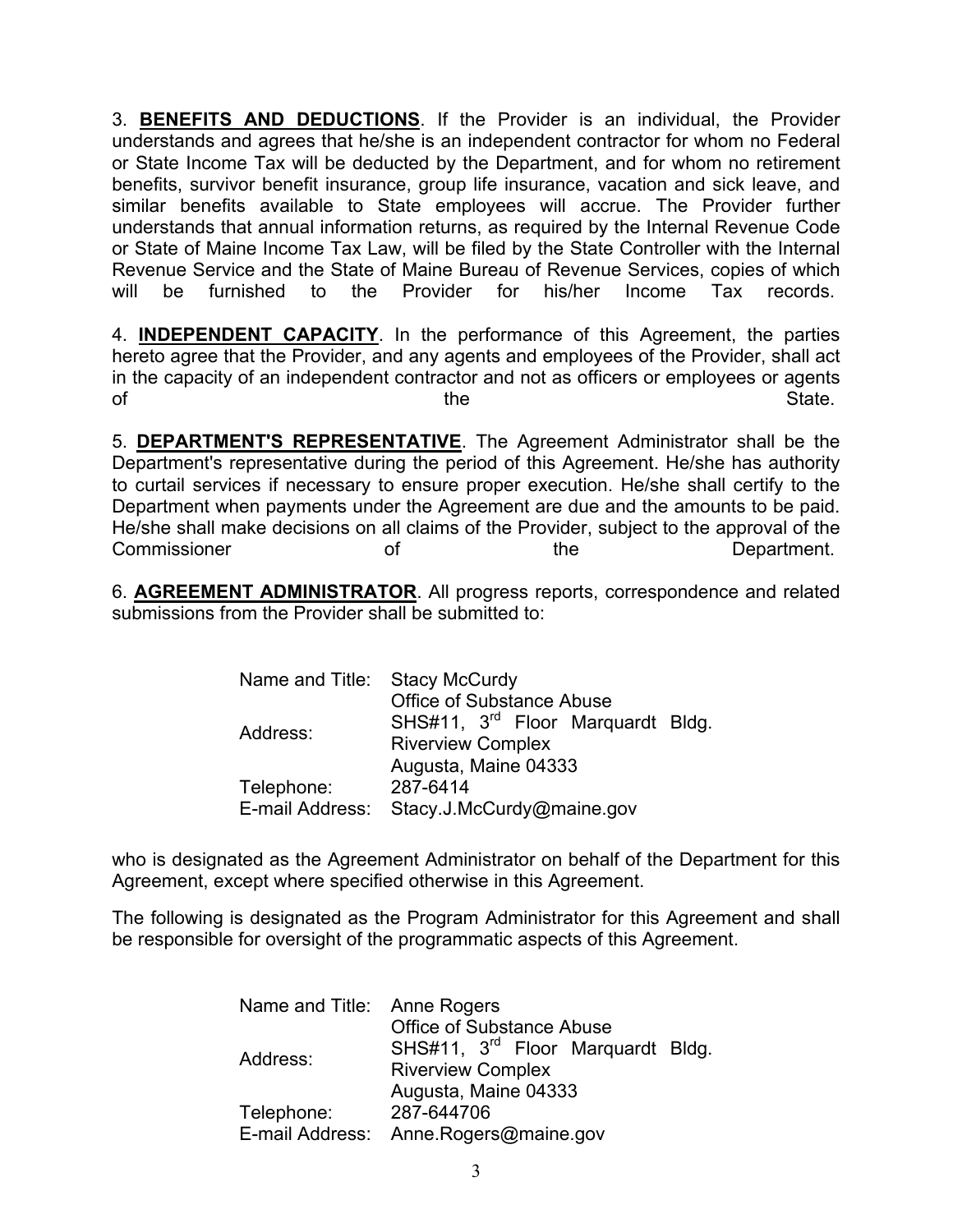7. CHANGES IN THE WORK. The Department may order changes in the work, the Agreement Amount being adjusted accordingly. Any monetary adjustment or any substantive change in the work shall be in the form of an amendment, signed by both parties and approved by the State Purchases Review Committee. Said amendment must be effective prior to execution of the work.

8. SUB-AGREEMENTS. Unless provided for in this Agreement, no arrangement shall be made by the Provider with any other party for furnishing any of the services herein contracted for without the consent and approval of the Agreement Administrator. Any sub-agreement hereunder entered into subsequent to the execution of this Agreement must be annotated "approved" by the Agreement Administrator before it is reimbursable hereunder. This provision will not be taken as requiring the approval of contracts of employment between the Provider and its employees assigned for services there under.

9. SUBLETTING, ASSIGNMENT OR TRANSFER. The Provider shall not sublet, sell, transfer, assign or otherwise dispose of this Agreement or any portion thereof, or of its right, title or interest therein, without written request to and written consent of the Agreement Administrator. No subcontracts or transfer of agreement shall in any case release the Provider of its liability under this Agreement.

10. **EQUAL EMPLOYMENT OPPORTUNITY**. During the performance of this Agreement, the Provider agrees as follows:

a. The Provider shall not discriminate against any employee or applicant for employment relating to this Agreement because of race, color, religious creed, sex, national origin, ancestry, age, physical or mental disability, or sexual orientation, unless related to a bona fide occupational qualification. The Provider shall take affirmative action to ensure that applicants are employed and employees are treated during employment, without regard to their race, color, religion, sex, age, national origin, physical or mental disability, or sexual orientation.

Such action shall include but not be limited to the following: employment, upgrading, demotions, or transfers; recruitment or recruitment advertising; layoffs or terminations; rates of pay or other forms of compensation; and selection for training including apprenticeship. The Provider agrees to post in conspicuous places available to employees and applicants for employment notices setting forth the provisions of this nondiscrimination clause.

- b. The Provider shall, in all solicitations or advertising for employees placed by or on behalf of the Provider relating to this Agreement, state that all qualified applicants shall receive consideration for employment without regard to race, color, religious creed, sex, national origin, ancestry, age, physical or mental disability, or sexual orientation.
- c. The Provider shall send to each labor union or representative of the workers with which it has a collective bargaining agreement, or other agreement or understanding, whereby it is furnished with labor for the performance of this Agreement a notice to be provided by the contracting agency, advising the said labor union or workers' representative of the Provider's commitment under this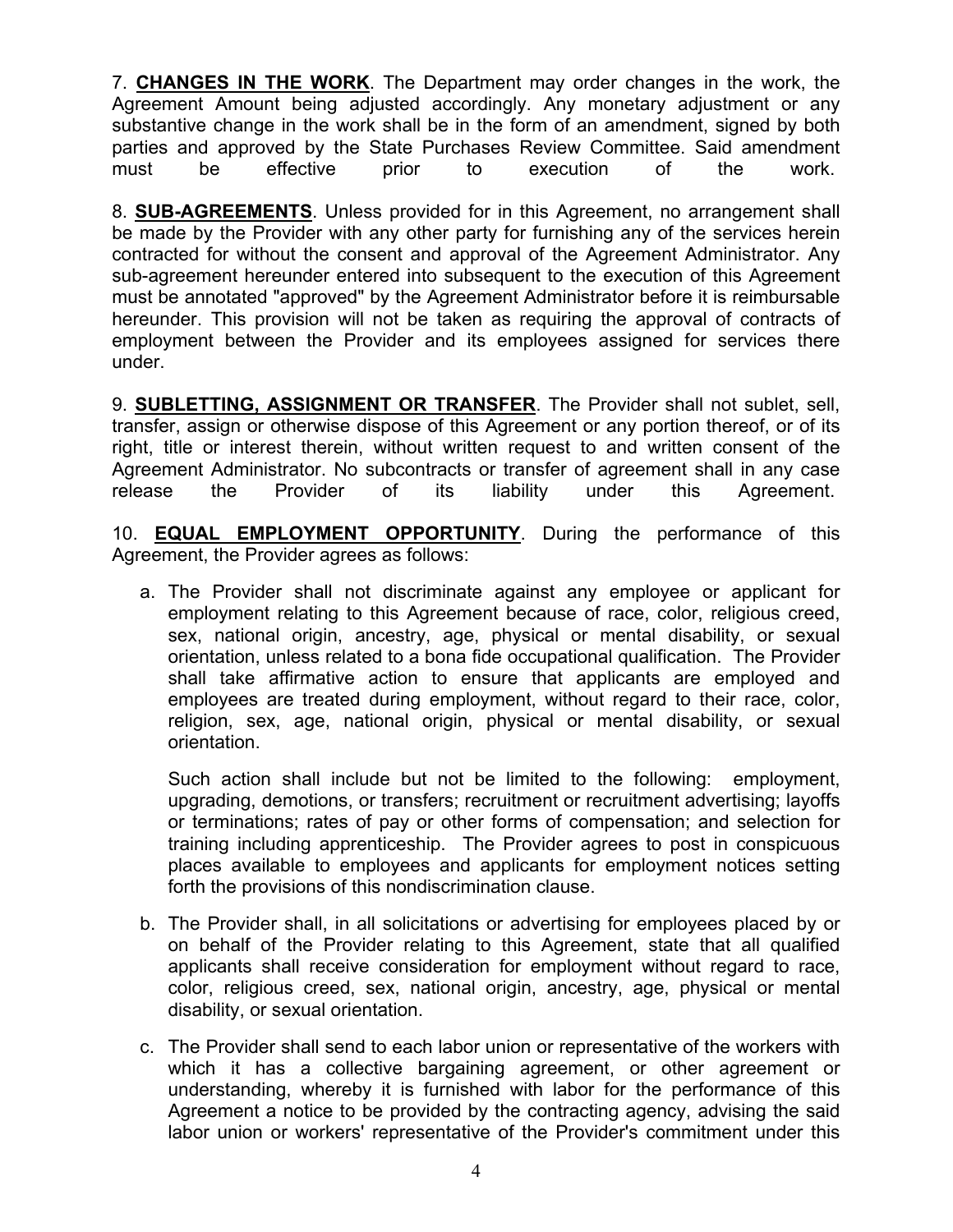section and shall post copies of the notice in conspicuous places available to employees and applicants for employment.

- d. The Provider shall inform the contracting Department's Equal Employment Opportunity Coordinator of any discrimination complaints brought to an external regulatory body (Maine Human Rights Commission, EEOC, and Office of Civil Rights) against their agency by any individual as well as any lawsuit regarding alleged discriminatory practice.
- e. The Provider shall comply with all aspects of the Americans with Disabilities Act (ADA) in employment and in the provision of service to include accessibility and reasonable accommodations for employees and clients.
- f. Contractors and subcontractors with contracts in excess of \$50,000 shall also pursue in good faith affirmative action programs.
- g. The Provider shall cause the foregoing provisions to be inserted in any subcontract for any work covered by this Agreement so that such provisions shall be binding upon each subcontractor, provided that the foregoing provisions shall not apply to contracts or subcontracts for standard commercial supplies or raw materials.

11. **EMPLOYMENT AND PERSONNEL.** The Provider shall not engage any person in the employ of any State Department or Agency in a position that would constitute a violation of 5 M.R.S.A. § 18 or 17 M.R.S.A. § 3104. The Contractor shall not engage on a full-time, part-time or other basis during the period of this Agreement, any other personnel who are or have been at any time during the period of this Agreement in the employ of any State Department or Agency, except regularly retired employees, without the written consent of the State Purchases Review Committee. Further, the Provider shall not engage on this project on a full-time, parttime or other basis during the period of this Agreement any retired employee of the Department who has not been retired for at least one year, without the written consent of the State Purchases Review Committee. The Provider shall cause the foregoing provisions to be inserted in any subcontract for any work covered by this Agreement so that such provisions shall be binding upon each subcontractor, provided that the foregoing provisions shall not apply to contracts or subcontracts for standard commercial supplies or raw materials.

12. STATE EMPLOYEES NOT TO BENEFIT. No individual employed by the State at the time this Agreement is executed or any time thereafter shall be admitted to any share or part of this Agreement or to any benefit that might arise there from directly or indirectly that would constitute a violation of 5 M.R.S.A. § 18 or 17 M.R.S.A. § 3104. No other individual employed by the State at the time this Agreement is executed or any time thereafter shall be admitted to any share or part of this Agreement or to any benefit that might arise there from directly or indirectly due to his employment by or financial interest in the Provider or any affiliate of the Provider, without the written consent of the State Purchases Review Committee. The Provider shall cause the foregoing provisions to be inserted in any subcontract for any work covered by this Agreement so that such provisions shall be binding upon each subcontractor, provided that the foregoing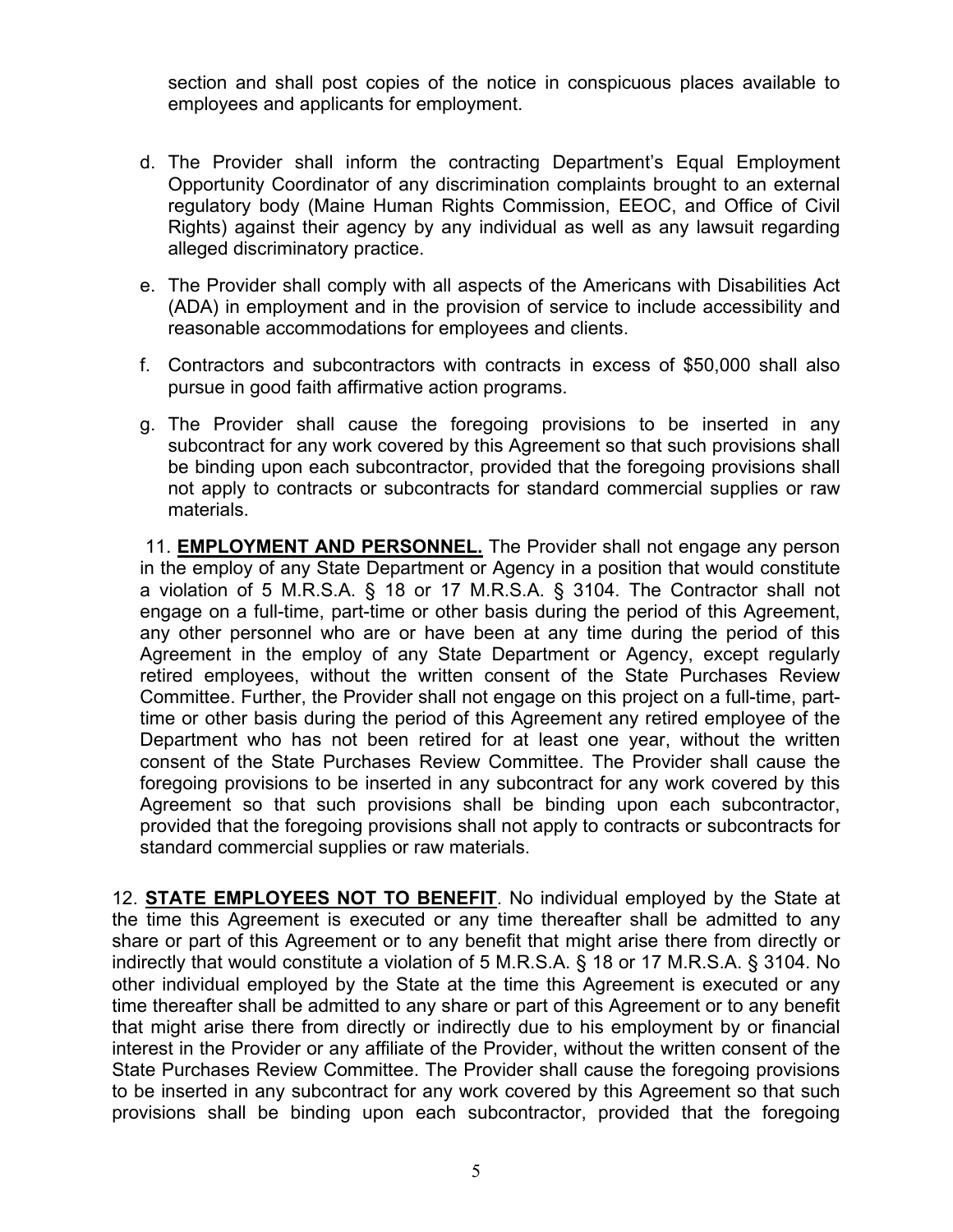provisions shall not apply to contracts or subcontracts for standard commercial supplies or raw materials.

13. WARRANTY. The Provider warrants that it has not employed or contracted with any company or person, other than for assistance with the normal study and preparation of a proposal, to solicit or secure this Agreement and that it has not paid, or agreed to pay, any company or person, other than a bona fide employee working solely for the Provider, any fee, commission, percentage, brokerage fee, gifts, or any other consideration, contingent upon, or resulting from the award for making this Agreement. For breach or violation of this warranty, the Department shall have the right to annul this Agreement without liability or, in its discretion to otherwise recover the full amount of such fee, commission, percentage, brokerage fee, gift, or contingent fee.

14. ACCESS TO RECORDS. The Provider shall maintain all books, documents, payrolls, papers, accounting records and other evidence pertaining to this Agreement and make such materials available at its offices at all reasonable times during the period of this Agreement and for such subsequent period as specified under Maine Uniform Accounting and Auditing Practices for Community Agencies (MAAP) rules. The Provider shall allow inspection of pertinent documents by the Department or any authorized representative of the State of Maine or Federal Government, and shall furnish copies thereof, if requested.

15. TERMINATION. The performance of work under the Agreement may be terminated by the Department in whole, or in part, whenever for any reason the Agreement Administrator shall determine that such termination is in the best interest of the Department. Any such termination shall be effected by delivery to the Provider of a Notice of Termination specifying the extent to which performance of the work under the Agreement is terminated and the date on which such termination becomes effective. The Agreement shall be equitably adjusted to compensate for such termination, and modified accordingly.

16. GOVERNMENTAL REQUIREMENTS. The Provider warrants and represents that it will comply with all governmental ordinances, laws and regulations.

17. GOVERNING LAW. This Agreement shall be governed in all respects by the laws, statutes, and regulations of the United States of America and of the State of Maine. Any legal proceeding against the State regarding this Agreement shall be brought in State of Maine administrative or judicial forums. The Provider consents to personal jurisdiction in the State of Maine.

18. STATE HELD HARMLESS. The Provider agrees to indemnify, defend and save harmless the State, its officers, agents and employees from any and all claims, costs, expenses, injuries, liabilities, losses and damages of every kind and description (hereinafter in this paragraph referred to as "claims") resulting from or arising out of the performance of this Agreement by the Provider, its employees, agents, or subcontractors. Claims to which this indemnification applies include, without limitation, the following: (i) claims suffered or incurred by any contractor, subcontractor, material man, laborer and any other person, firm, corporation or other legal entity (hereinafter in this paragraph referred to as "person") providing work, services, materials, equipment or supplies in connection with the performance of this Agreement; (ii) claims arising out of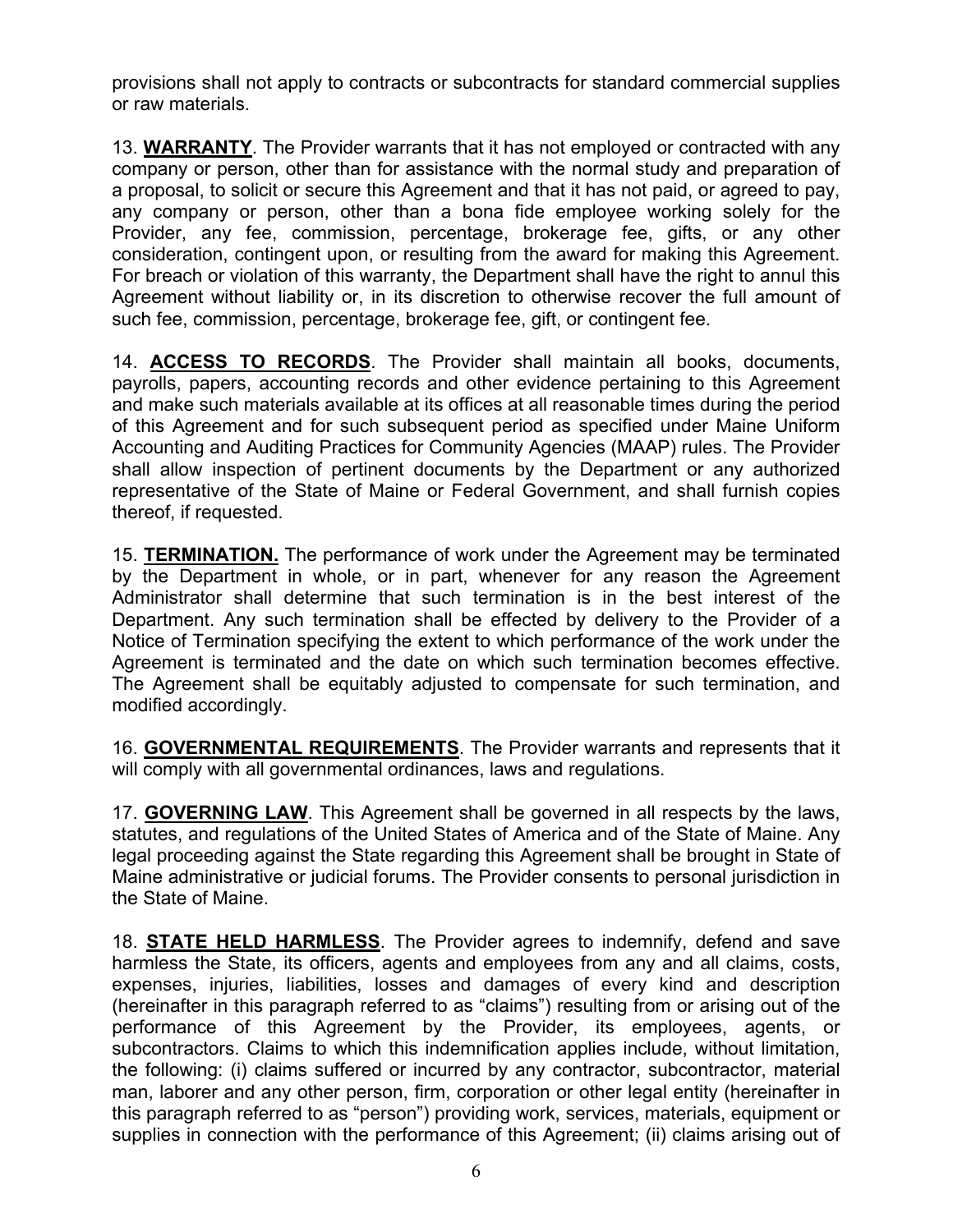a violation or infringement of any proprietary right, copyright, trademark, right of privacy or other right arising out of publication, translation, development, reproduction, delivery, use, or disposition of any data, information or other matter furnished or used in connection with this Agreement; (iii) claims arising out of a libelous or other unlawful matter used or developed in connection with this Agreement; (iv) claims suffered or incurred by any person who may be otherwise injured or damaged in the performance of this Agreement; and (v) all legal costs and other expenses of defense against any asserted claims to which this indemnification applies. This indemnification does not extend to a claim that results solely and directly from (i) the Department's negligence or unlawful act, or (ii) action by the Provider taken in reasonable reliance upon an instruction or direction given by an authorized person acting on behalf of the Department in accordance with this Agreement.

19. NOTICE OF CLAIMS. The Provider shall give the Contract Administrator immediate notice in writing of any legal action or suit filed that is related in any way to the Agreement or which may affect the performance of duties under the Agreement, and prompt notice of any claim made against the Provider by any subcontractor which may result in litigation related in any way to the Agreement or which may affect the performance of duties under the Agreement. \

20. APPROVAL. This Agreement must have the approval of the State Controller and the State Purchases Review Committee before it can be considered a valid, enforceable document.

21. **LIABILITY INSURANCE.** The Provider shall keep in force a liability policy issued by a company fully licensed or designated as an eligible surplus line insurer to do business in this State by the Maine Department of Professional & Financial Regulation, Bureau of Insurance, which policy includes the activity to be covered by this Agreement with adequate liability coverage to protect itself and the Department from suits. Providers insured through a "risk retention group" insurer prior to July 1, 1991, may continue under that arrangement. Prior to or upon execution of this Agreement, the Provider shall furnish the Department with written or photocopied verification of the existence of such liability insurance policy.

22. **NON-APPROPRIATION**. Notwithstanding any other provision of this Agreement, if the State does not receive sufficient funds to fund this Agreement and other obligations of the State, if funds are de-appropriated, or if the State does not receive legal authority to expend funds from the Maine State Legislature or Maine courts, then the State is not obligated to make payment under this Agreement.

23. **SEVERABILITY.** The invalidity or unenforceability of any particular provision, or part thereof, of this Agreement shall not affect the remainder of said provision or any other provisions, and this Agreement shall be construed in all respects as if such invalid or unenforceable provision or part thereof had been omitted.

24. INTEGRATION. All terms of this Agreement are to be interpreted in such a way as to be consistent at all times with the terms of Rider B (except for expressed exceptions to Rider B included in Rider C), followed in precedence by Rider A, and any remaining Riders in alphabetical order.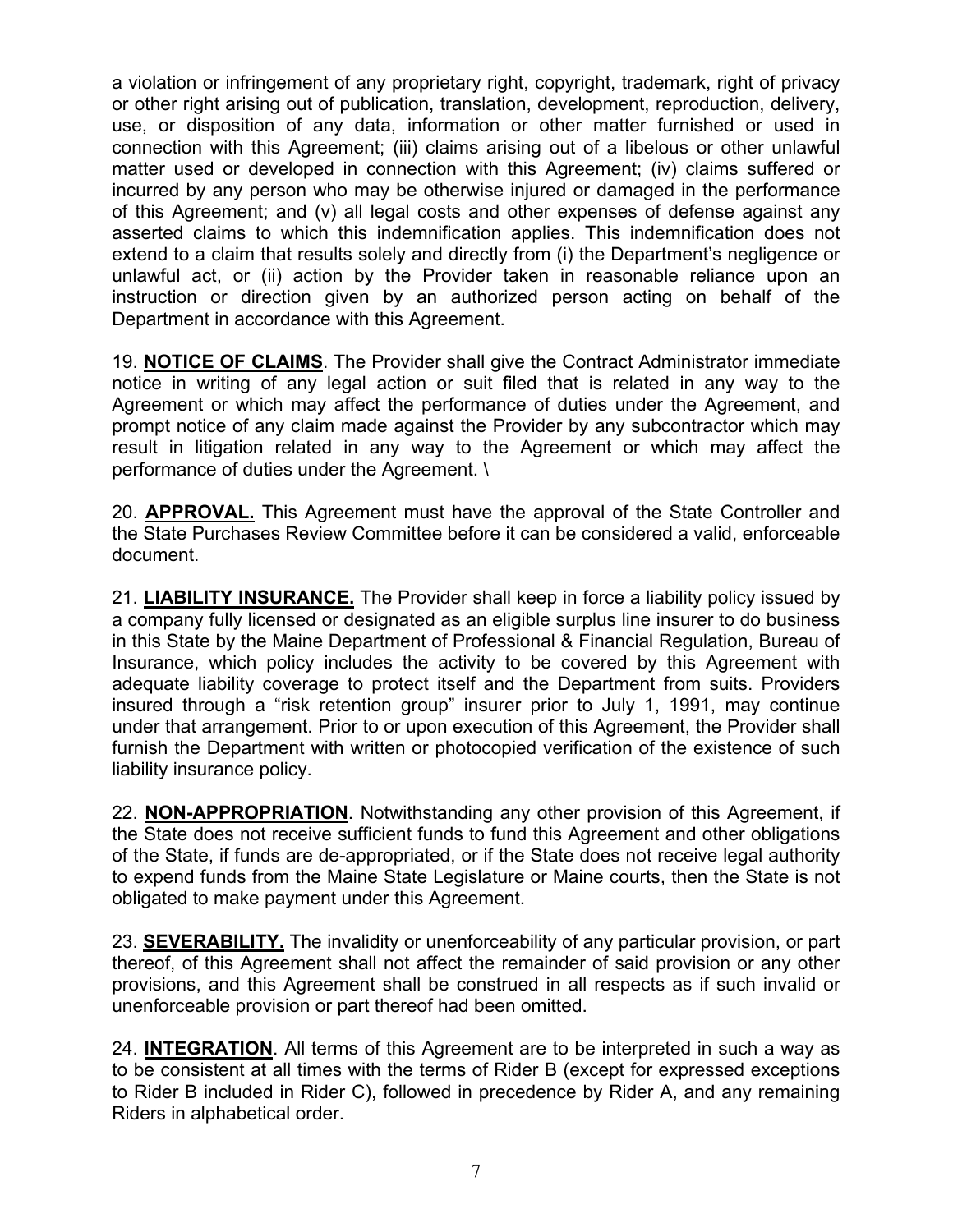25. FORCE MAJEURE. The Department may, at its discretion, excuse the performance of an obligation by a party under this Agreement in the event that performance of that obligation by that party is prevented by an act of God, act of war, riot, fire, explosion, flood or other catastrophe, sabotage, severe shortage of fuel, power or raw materials, change in law, court order, national defense requirement, or strike or labor dispute, provided that any such event and the delay caused thereby is beyond the control of, and could not reasonably be avoided by, that party. The Department may, at its discretion, extend the time period for performance of the obligation excused under this section by the period of the excused delay together with a reasonable period to reinstate compliance with the terms of this Agreement.

26. SET-OFF RIGHTS. The State shall have all of its common law, equitable and statutory rights of set-off. These rights shall include, but not be limited to, the State's option to withhold for the purposes of set-off any monies due to the Provider under this Agreement up to any amounts due and owing to the State with regard to this Agreement, any other Agreement, any other Agreement with any State department or agency, including any Agreement for a term commencing prior to the term of this Agreement, plus any amounts due and owing to the State for any other reason including, without limitation, tax delinquencies, fee delinquencies or monetary penalties relative thereto. The State shall exercise its set-off rights in accordance with normal State practices including, in cases of set-off pursuant to an audit, the finalization of such audit by the State agency, its representatives, or the State Controller.

27. ENTIRE AGREEMENT. This document contains the entire Agreement of the parties, and neither party shall be bound by any statement or representation not contained herein. No waiver shall be deemed to have been made by any of the parties unless expressed in writing and signed by the waiving party. The parties expressly agree that they shall not assert in any action relating to the Agreement that any implied waiver occurred between the parties which is not expressed in writing. The failure of any party to insist in any one or more instances upon strict performance of any of the terms or provisions of the Agreement, or to exercise an option or election under the Agreement, shall not be construed as a waiver or relinquishment for the future of such terms, provisions, option or election, but the same shall continue in full force and effect, and no waiver by any party of any one or more of its rights or remedies under the Agreement shall be deemed to be a waiver of any prior or subsequent rights or remedy under the Agreement or at law.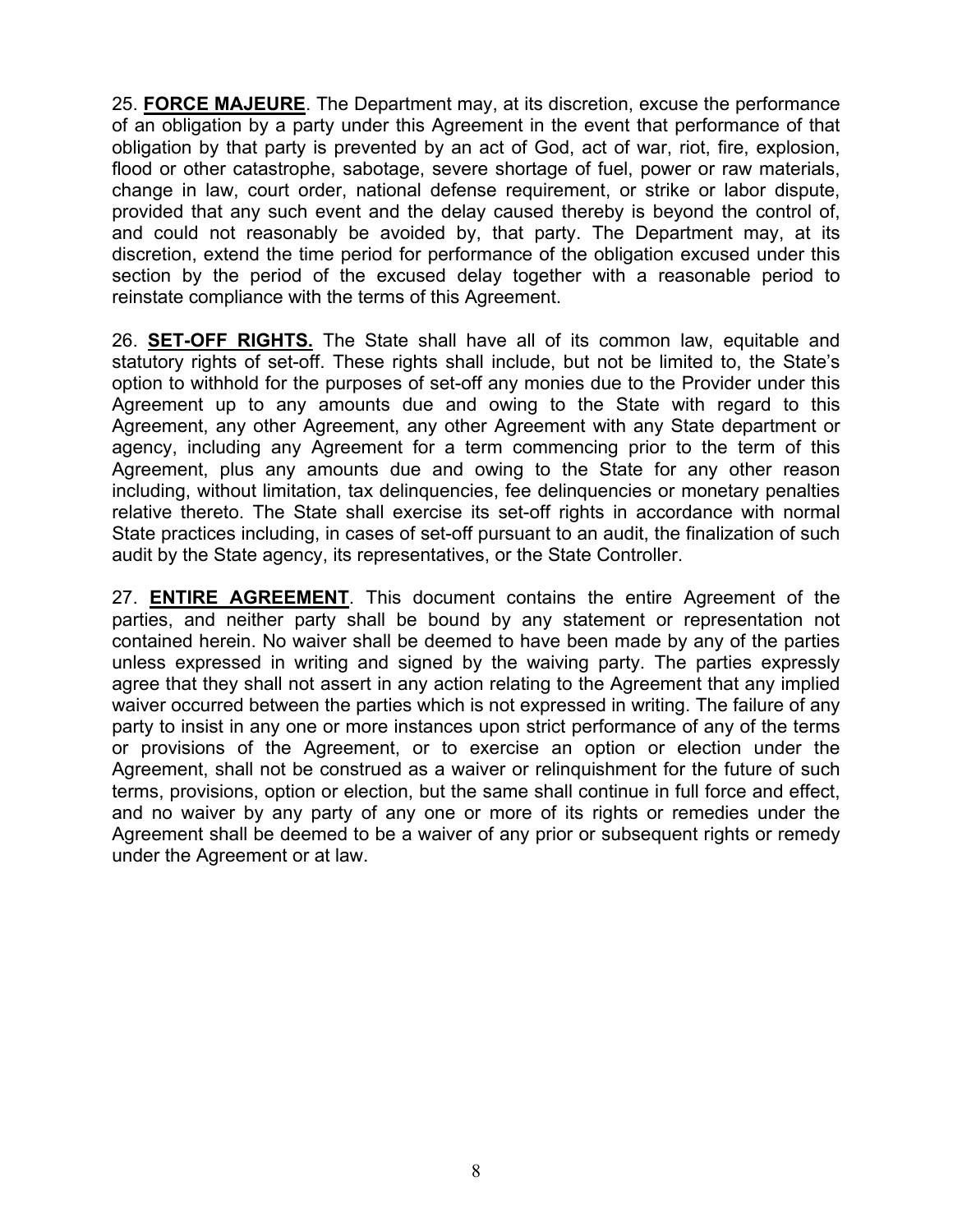# RIDER C EXCEPTIONS TO RIDER B

No exceptions to Rider B are included in this contract.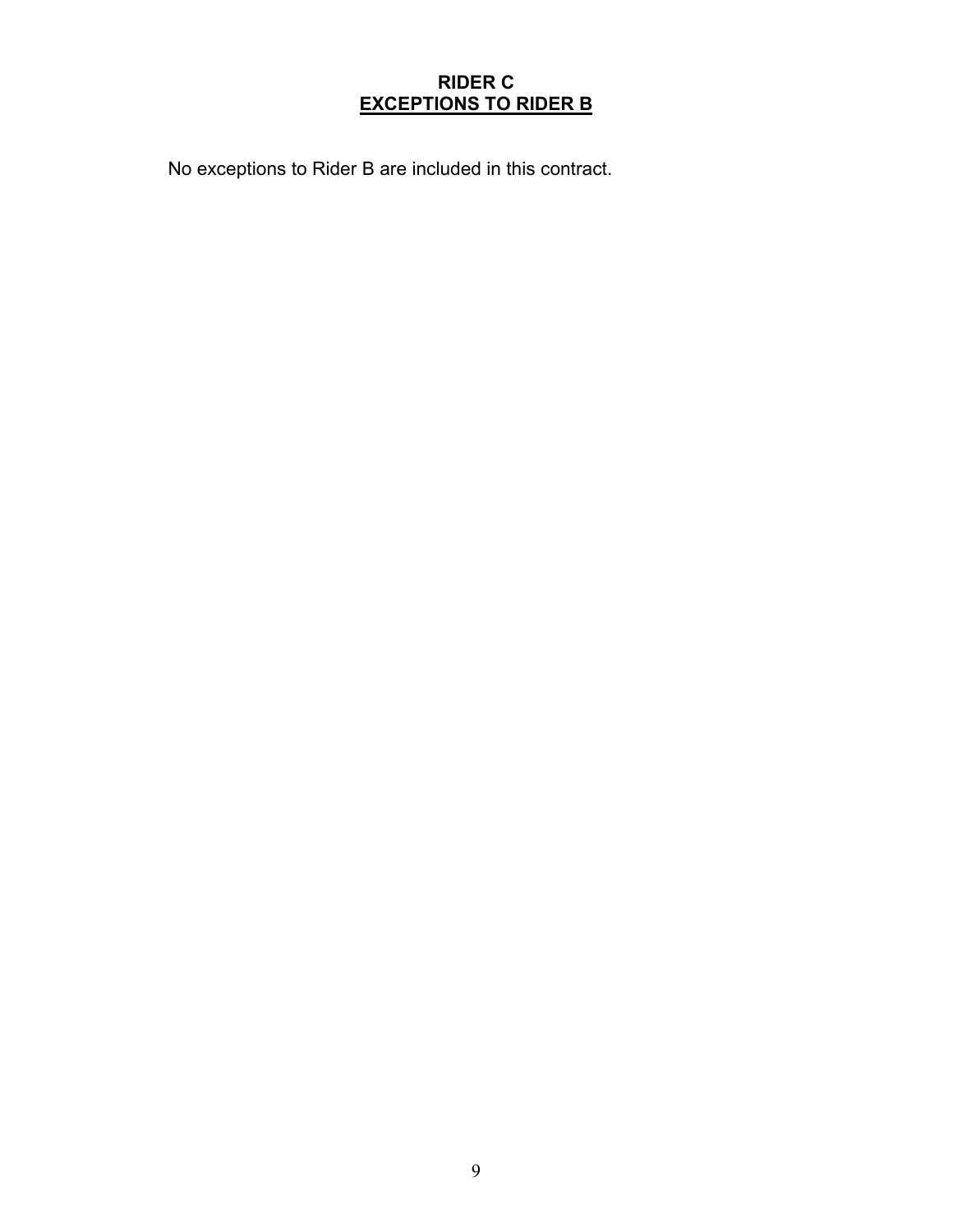## RIDER D ADDITIONAL PROVISIONS

1. Audit. Funds provided under this Agreement are subject to the audit requirements contained in the Maine Uniform Accounting and Auditing Practices for Community Agencies (MAAP-III), Federal OMB Circular A-110, and may further be subject to audit by authorized representatives of the Federal Government, according to the Agreement Settlement Form (pro forma) contained in Rider F (if applicable). This provision does not apply to contracts that provide only MaineCare seed funds.

2. **Reporting Suspected Abuse/Neglect.** The Provider shall comply with the DHHS rules for reporting abuse or neglect of children or adults pursuant to 22 MRSA §§ 3477 and 4011-A. In addition, the Provider agrees to follow the DHHS rules on reportable events pursuant to 14-197 CMR ch. 9.

3. Confidentiality. The provider shall comply with Federal and State statutes and regulations for the protection of information of a confidential nature regarding all persons served under the terms of this Agreement. In addition, the provider shall comply with Title II, Subtitle F, Section 261-264 of the Health Insurance Portability and Accountability Act of 1996 (HIPAA), Public Law 104-191, titled "Administrative Simplification" and the rules and regulations promulgated thereunder.

To the extent the Provider is considered a Business Associate under HIPAA, the Provider shall execute and deliver in form acceptable to the Department a Business Associate agreement (BA agreement). The terms of the BA agreement shall be incorporated into this Agreement by reference. The Department shall have recourse to such remedies as are provided for in this Agreement for breach of contract, in the event the Provider either fails to execute and deliver such BA agreement to the Department or fails to adhere to the terms of the BA Agreement.

4. **Lobbying.** No Federal or State appropriated funds shall be expended by the Provider for influencing or attempting to influence, as prohibited by state or federal law, an officer or employee of any Federal or State agency, a member of Congress or a State Legislature, or an officer or employee of Congress or a State Legislature in connection with any of the following covered actions: the awarding of any agreement; the making of any grant; the entering into of any cooperative agreement; or the extension, continuation, renewal, amendment, or modification of any agreement, grant, or cooperative agreement. The signing of this Agreement fulfills the requirement that providers receiving over \$100,000 in Federal or State funds file with the Department with respect to this provision.

If any other funds have been or will be paid to any person in connection with any of the covered actions specified in this provision, the Provider shall complete and submit a "Disclosure of Lobbying Activities" form available at http://www.whitehouse.gov/omb/grants/#forms.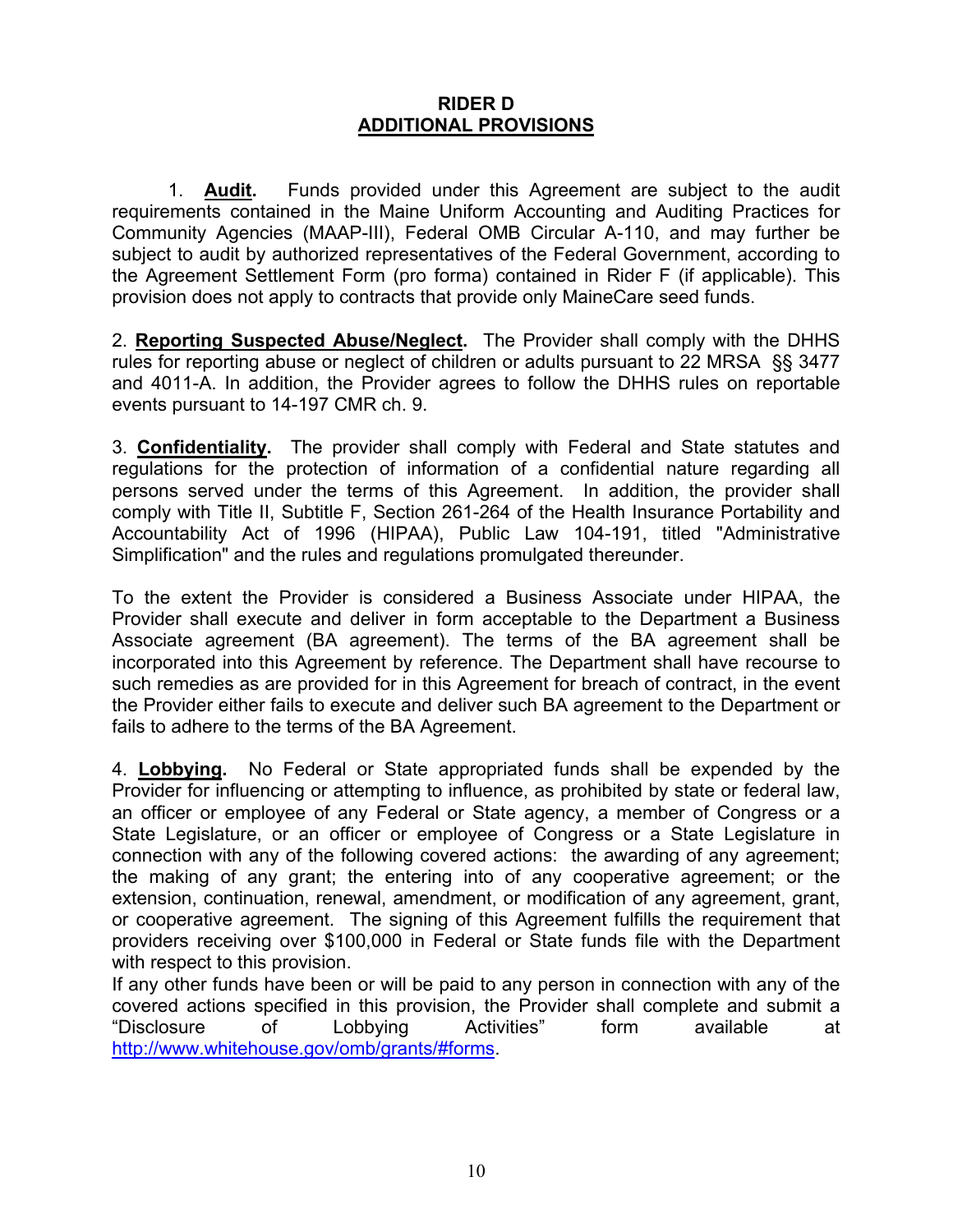5. Drug-Free Workplace. By signing this agreement, the Provider certifies that it shall provide a drug-free workplace by: publishing a statement notifying employees that the unlawful manufacture, distribution, dispensing, possession, or use of a controlled substance is prohibited in the grantee's workplace and specifying the actions that will be taken against employees for violation of such prohibition; establishing a drug-free awareness program to inform employees about the dangers of drug abuse in the workplace, the grantee's policy of maintaining a drug-free workplace, available drug counseling and rehabilitation programs, employee assistance programs, and the penalties that may be imposed upon employees for drug abuse violations occurring in the workplace; providing a copy of the drug-free workplace statement to each employee to be engaged in the performance of this agreement; notifying the employees that as a condition of employment under the agreement the employee will abide by the terms of the statement and notify the employer of any criminal drug conviction for a violation occurring in the workplace no later than five days after such conviction.

The provider shall notify the state agency within ten days after receiving notice of criminal drug convictions occurring in the workplace from an employee, or otherwise receiving actual notice of such conviction, and will take one of the following actions within 30 days of receiving such notice with respect to any employee who is so convicted: take appropriate personnel action against the employee, up to and including termination, or requiring the employee to participate satisfactorily in a drug abuse assistance or rehabilitation program approved for such purposes by a Federal, State, or local health, law enforcement, or other appropriate agency.

6. Debarment and Suspension. By signing this agreement, the Provider certifies to the best of its knowledge and belief that it and all persons associated with the agreement, including persons or corporations who have critical influence on or control over the agreement, are not presently debarred, suspended, proposed for debarment, declared ineligible, or voluntarily excluded from participation by any federal department or agency.

The Provider further agrees that the Debarment and Suspension Provision shall be included, without modification, in all sub-agreements.

7. **Environment Tobacco Smoke.** By signing this agreement, the Provider certifies that it shall comply with the Pro-Children Act of 1994, P.L. 103-227, Part C, which requires that smoking not be permitted in any portion of any indoor facility owned, leased, or contracted for by an entity and used routinely or regularly for the provision of health, day care, education, or library services to children under the age of 18, if the services are funded by Federal programs either directly or through State or local governments by Federal grant, contract, loan, or loan guarantee. The law does not apply to children's services provided in private residences, facilities funded solely by Medicare or MaineCare funds, and portions of facilities used for inpatient drug or alcohol treatment. Failure to comply with the provisions of the law may result in the imposition of a civil monetary penalty of up to \$1,000 per day and/or the imposition of an administrative compliance order on the responsible entity.

Also, the provider of foster care services agrees that it will comply with Resolve 2003, c. 134, which prohibits smoking in the homes and vehicles operated by foster parents.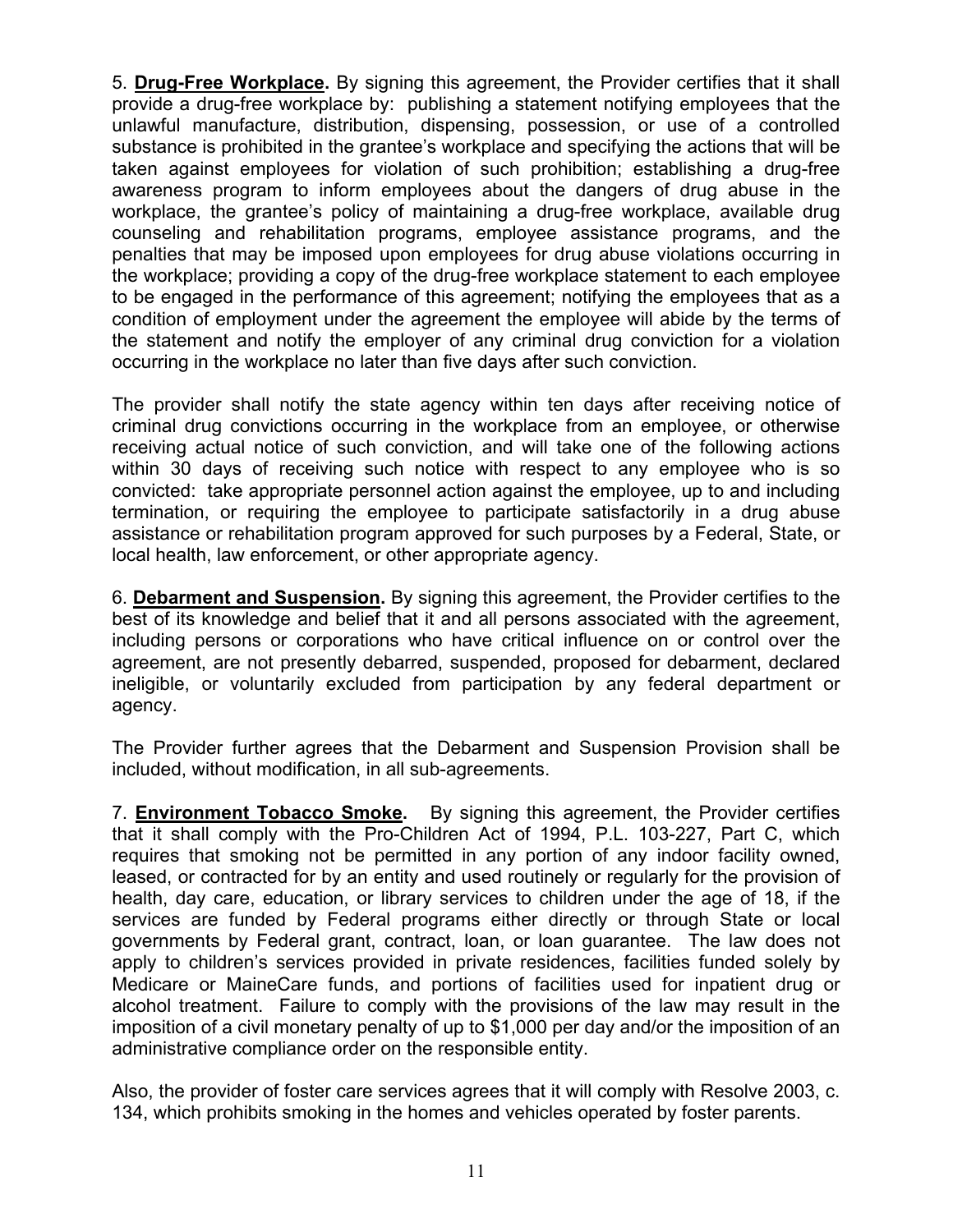8. Medicare and MaineCare Anti-Kickback. By signing this agreement, the Provider agrees that it shall comply with the dictates of 42 U.S.C. 1320a-7b(b), which prohibits the solicitation or receipt of any direct or indirect remuneration in return for referring or arranging for the referral of an individual to a provider of goods or services that may be paid for with Medicare, MaineCare, or state health program funds. http://www.gpoaccess.gov/uscode/index.html

9. **Publications**. When issuing reports, brochures, or other documents describing programs funded in whole or in part with funds provided through this agreement, the Provider agrees to clearly acknowledge the participation of the Department of Health and Human Services in the program. In addition, when issuing press releases and requests for proposals, the Provider shall clearly state the percentage of the total cost of the project or program to be financed with agreement funds and the dollar amount of agreement funds for the project or program.

10. Motor Vehicle Check. The Provider shall complete a check with the Bureau of Motor Vehicles on all of Provider's staff and volunteers who transport clients or who may transport clients. This check must be completed before the Provider allows the staff person or volunteer to transport clients, and at least every two years thereafter. If the record of a staff member or volunteer contains an arrest or conviction for Operating under the Influence or any other violations which, in the judgment of the Provider, indicate an unsafe driving history within the previous three (3) years, the Provider shall not permit the staff member or volunteer to transport clients. The Provider shall implement appropriate procedures to ensure compliance with the requirements of this section.

11. **Ownership.** All notebooks, plans, working papers, or other work produced in the performance of this Agreement, which are related to specific deliverables under this Agreement, are the property of the Department and upon request shall be turned over to the Department.

12. **Software Ownership.** Upon request, the State and all appropriate federal agencies shall receive a royalty-free, nonexclusive, and irrevocable license to reproduce, publish, or otherwise use, and to authorize others to do so, all application software produced in the performance of this Agreement, including, but not limited to, all source, object, and executable code, data files, and job control language, or other system instructions. This requirement applies only to software that is a specific deliverable under this Agreement, or is integral to the program or service funded under this Agreement, and is primarily financed with funding provided under this Agreement.

# 13. Exceptions to OMB Circulars.

a. Bad Debt. Bad debt is defined as the operating expense incurred because of the failure to collect receivables, and the related costs to collect. Bad debts must be offset against identified non-State, non-Federal, unrestricted revenue. The provider must make a good faith effort to collect the receivable (e.g. through billing, pursuing through a collection agency, etc.)

b. Interest Expense

i. Per A-122, paragraph 23: costs incurred for interest on borrowed capital are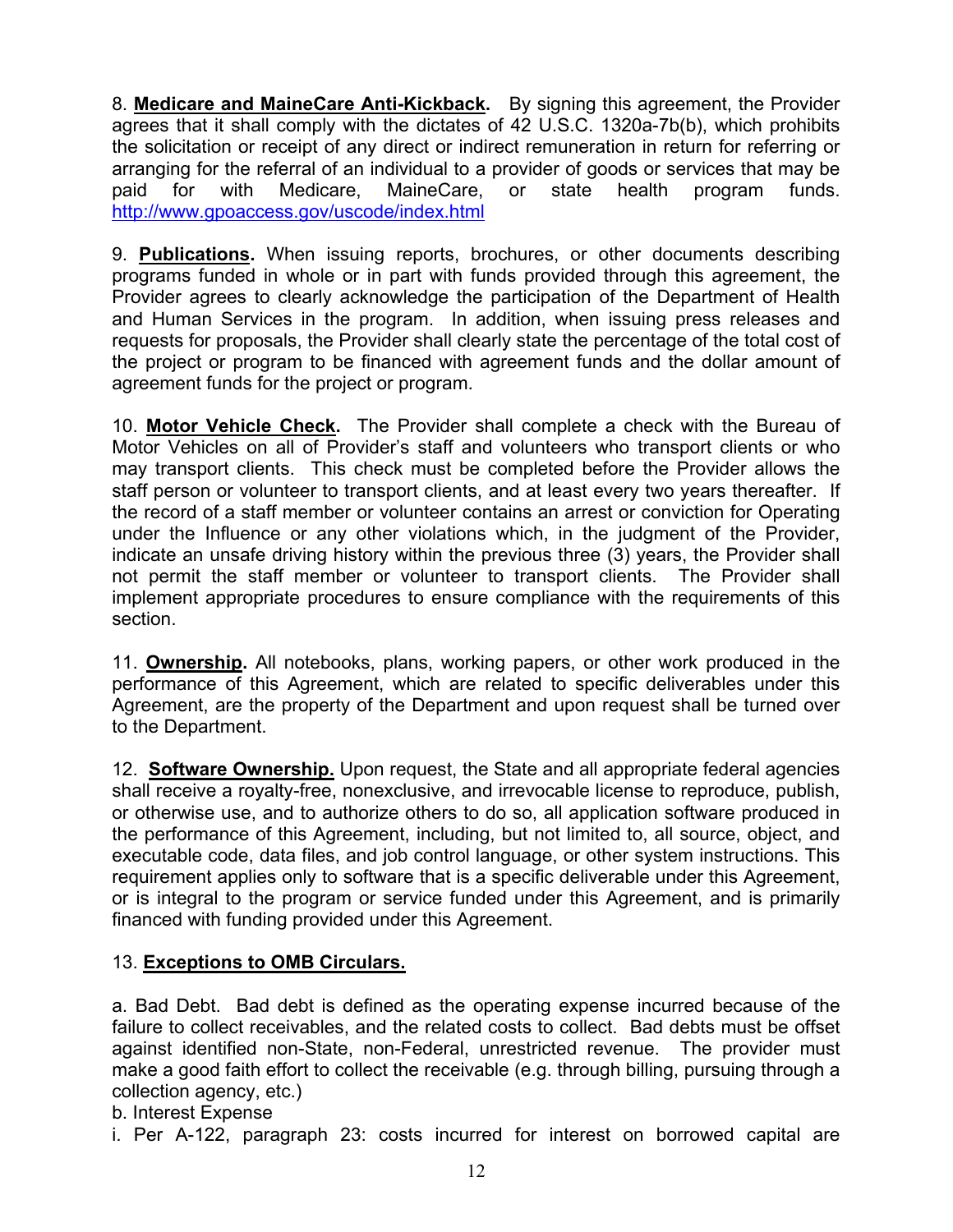unallowable. Interest on debt incurred after 9/29/95 to acquire or replace capital assets is allowable.

ii. DHHS exception allows interest on borrowed capital on or before 9/29/95 to be prorated and offset against DHHS agreement State revenue and other unrestricted non-Federal revenue.

(Note: interest incurred for short term cash flow loans can be offset using non-State, non-Federal unrestricted revenue).

c. Interest Income. Providers shall maintain advances of Department funds in interestbearing accounts, unless the total agreement amount is less than \$120,000, throughout the contract period until settlement. Interest earned on state or federal funds must be returned to the Department; the provider may retain the first \$250 for administrative expenses. See federal circular A 110 paragraph 22 for more details.

d. Travel. The reimbursement rate for mileage charged to DHHS funded programs cannot exceed the reimbursement rate allowed for state employees. (5 M.R.S.A. §1541(13)(A).

e. Any other exceptions to OMB Circular A-122 are allowable only with prior written approval from the Department, and must be offset against identified unrestricted non-Federal revenue.

14. MaineCare regulations. Providers who receive MaineCare funds will assure that their programmatic and financial management policies and procedures are in accordance with applicable MaineCare regulations and that their staff are familiar with the requirements of the applicable MaineCare service they are providing. Providers will ensure that they are in compliance with the applicable MaineCare regulation prior to billing for the service.

15. Revenue Maximization. The Provider shall conduct its services in such a way as to maximize revenues from MaineCare and other third-party sources such as private insurance as may be available to reduce the need for funds from the Department. Contract funds may not be used to pay for services that are reimbursable by other third party sources, such as private health insurance and MaineCare, under any circumstances. It is the Provider's obligation to seek and obtain reimbursement from other third party sources for any reimbursable services provided to covered individuals.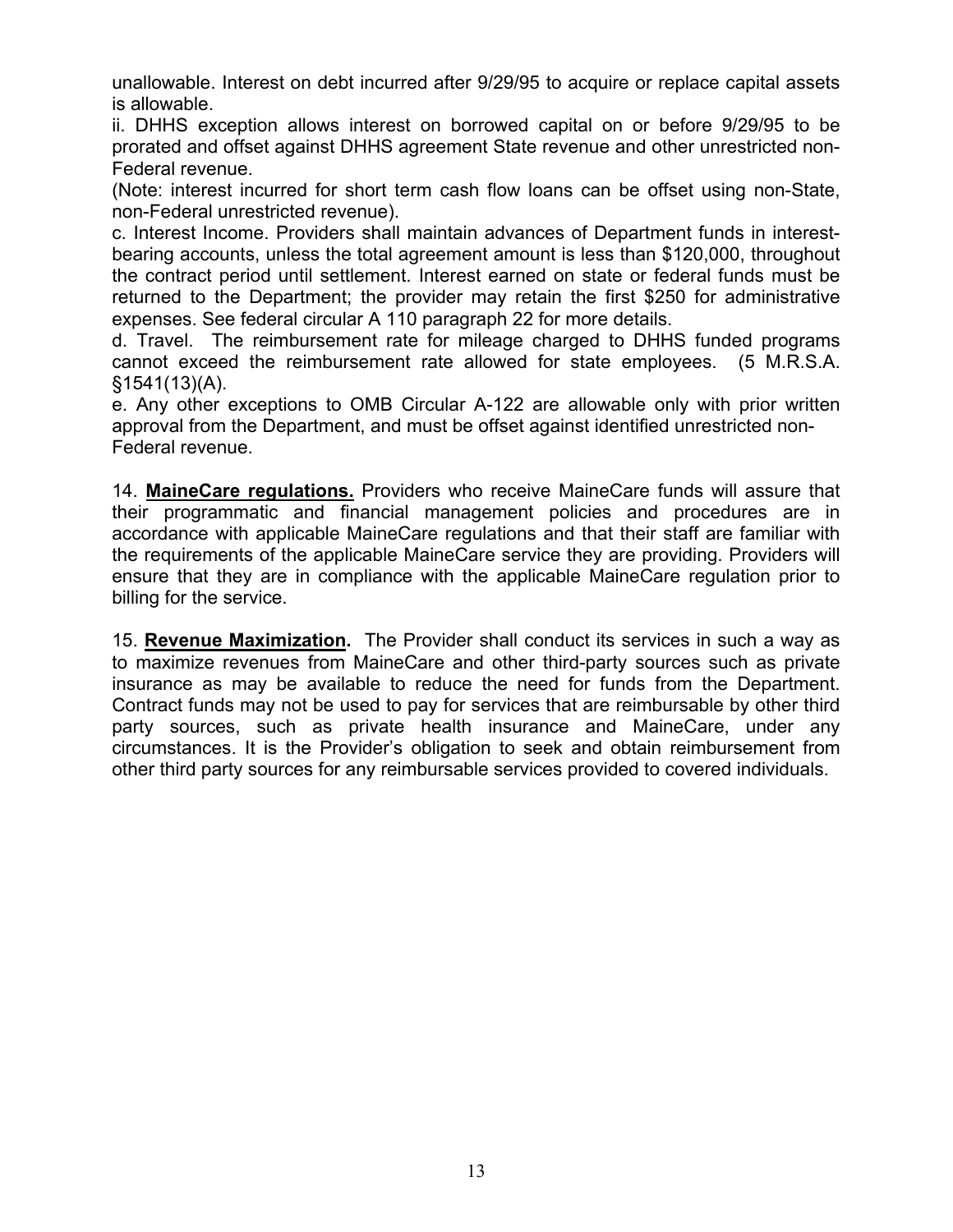# RIDER E PROGRAM REQUIREMENTS

# A. PROGRAM REQUIREMENTS AND CLIENT ELIGIBILITY

- 1. Reports requested in this contract, such as fiscal, and program reports, shall be submitted according to the time frames described. Provider noncompliance shall be considered as a performance issue.
- 2. For Providers receiving **SUBSTANCE ABUSE PREVENTION AND** TREATMENT BLOCK GRANT (SAPTBG) and/or Safe and Drug-free Schools and Communities Act for substance abuse prevention: The Provider agrees that Federal funds received for substance abuse prevention shall be used only for prevention programs and not for services for individuals in need of substance abuse treatment.

## 3. Principles of Effectiveness

The Safe and Drug Free Schools and Communities Act Program (Title IV-A) is governed by six "Principles of Effectiveness" as established in the U. S. Department of Education, Safe and Drug Free Schools Program in 1998 and expanded under the "No Child Left Behind Act of 2001.

IN GENERAL – For a program or activity to meet the Principles of Effectiveness, such program or activity shall:

- (1) Be based on an assessment of objective data regarding the incidence of violence and illegal drug use in the elementary schools and secondary schools and communities to be served, including an objective analysis of the current conditions and consequences regarding violence and illegal drug use, including delinquency and serious discipline problems, among students who attend such schools (including private schools students who participate in the drug and violence prevention program) that is based on ongoing local assessment or evaluation activities;
- (2) Be based on an established set of performance measures aimed at ensuring that the elementary schools and secondary schools and communities to be served by the program have a safe, orderly, and drug free learning environment;
- (3) Be based on scientifically based research that provides evidence that the program or strategy to be used will reduce violence and illegal drug use;
- (4) Be based on an analysis of the data reasonably available at the time, of the prevalence of risk factors, including high or increasing rates of reported cases of child abuse and domestic violence; protective factors, buffers, assets; or other variables in schools and communities in the State identified through scientifically based research;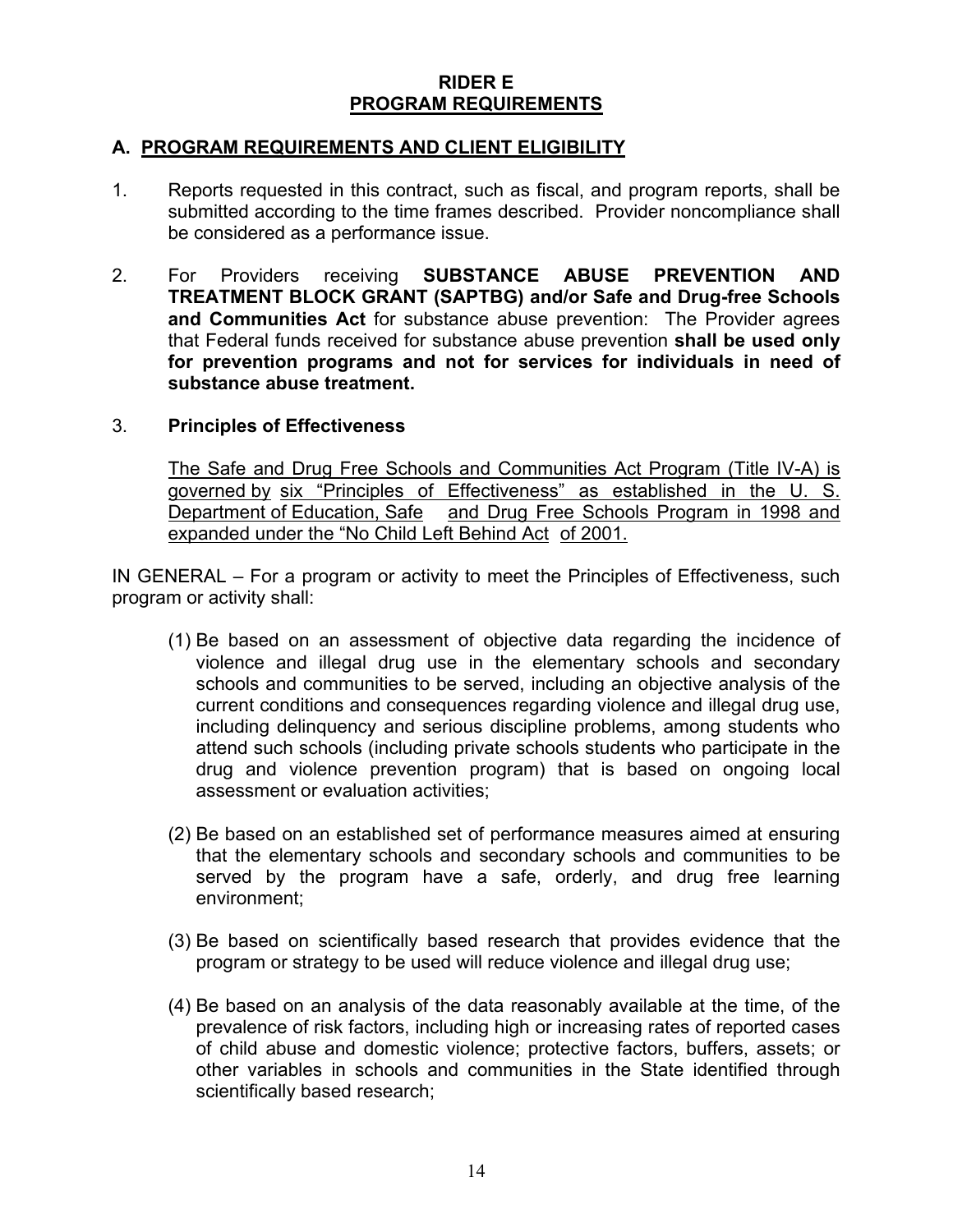- (5) Include meaningful and ongoing consultation with and input from parents in the development of the application and administration of the program or activity; and
- (6) Undergo a periodic evaluation to assess its progress toward reducing violence and illegal drug use in schools to be served based on performance measures. Use of results: The results shall be used to refine, improve, and strengthen the program, and to refine the performance measures, and shall also be made available to the public upon request, with public notice of such availability provided.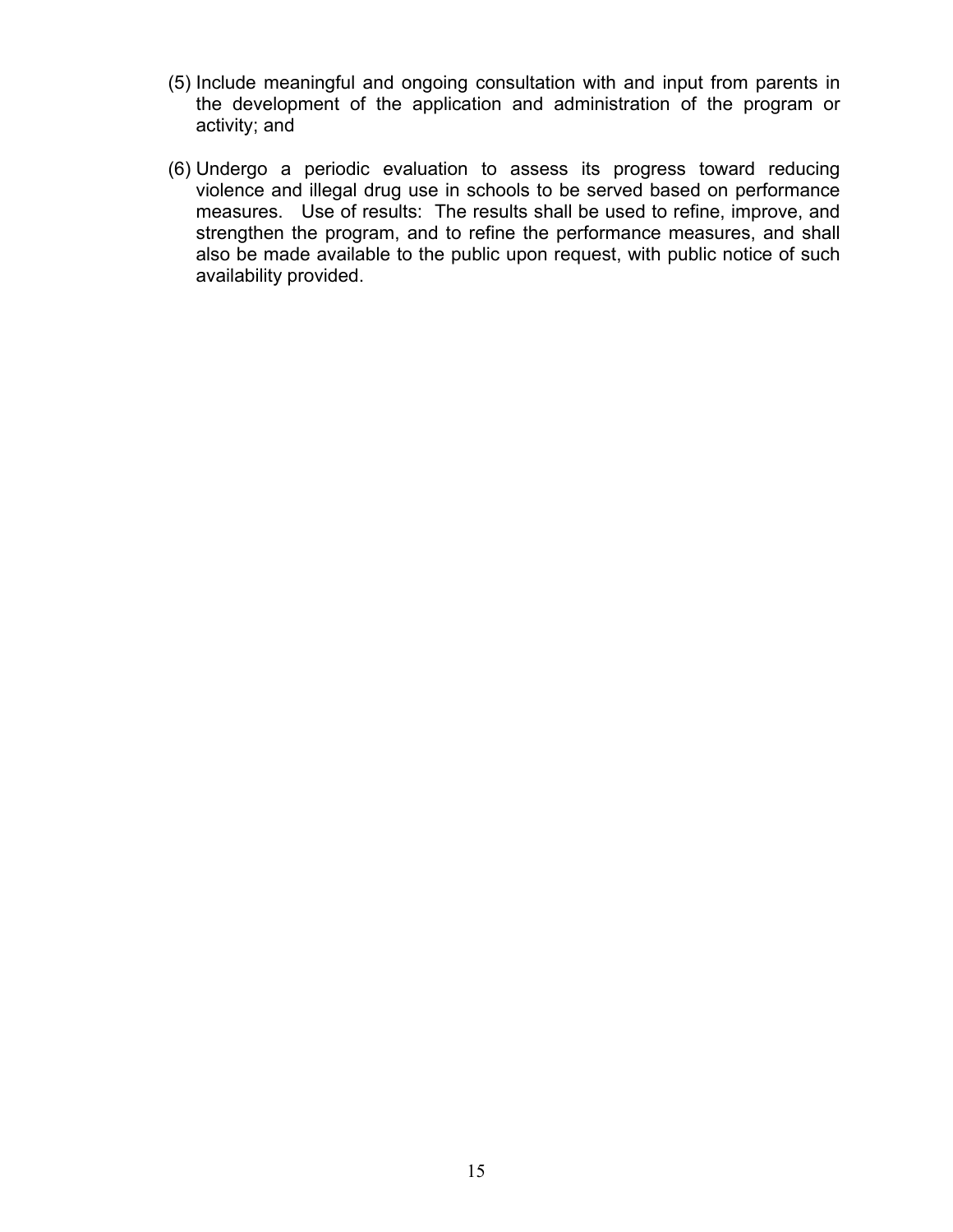#### RIDER F AGREEMENT COMPLIANCE SECTION

 This section identifies compliance requirements that must be considered in audits of agreements between the Department and a Community Agency. Below is a summary of required compliance tests as well as sections within the agreement award relevant to such testing. Failure to comply with any of these areas could lead to material deficiencies.

| X. |                                                                                                                                                                                                        |                         |                                      | Review the Federal compliance requirements specific to the following CFDA identifiers:     |  |  |
|----|--------------------------------------------------------------------------------------------------------------------------------------------------------------------------------------------------------|-------------------------|--------------------------------------|--------------------------------------------------------------------------------------------|--|--|
|    | CFDA # 93.959                                                                                                                                                                                          | <u>X</u> CFDA # 893.243 |                                      | CFDA#                                                                                      |  |  |
|    |                                                                                                                                                                                                        |                         |                                      | and review all the State compliance requirements listed below that apply to Federal funds. |  |  |
| X. | Review the State compliance requirements in applicable areas specified below:                                                                                                                          |                         |                                      |                                                                                            |  |  |
|    | $X$ 1. INTERNAL CONTROL                                                                                                                                                                                |                         |                                      |                                                                                            |  |  |
|    | $X$ 2. STANDARD ADMINISTRATIVE PRACTICES                                                                                                                                                               |                         |                                      |                                                                                            |  |  |
|    | A. OMB Circular A-110/Common Rule<br>Financial and Program Management<br><b>Property Standards</b><br><b>Procurement Standards</b><br><b>Reports and Records</b><br><b>Termination and Enforcement</b> |                         |                                      | <b>B. Department Additions</b><br><b>Standards of Bonding</b><br>Program Budget            |  |  |
|    | $X$ 3. ALLOWABLE COSTS/COST PRINCIPLES                                                                                                                                                                 |                         |                                      |                                                                                            |  |  |
|    | X A-122                                                                                                                                                                                                | A-87                    | $A-21$                               |                                                                                            |  |  |
|    | X 4. BUDGET COMPLIANCE                                                                                                                                                                                 |                         |                                      |                                                                                            |  |  |
|    | X 5. TYPES OF SERVICE ALLOWED OR UNALLOWED<br>Specific Detail in Rider A                                                                                                                               |                         |                                      |                                                                                            |  |  |
|    | $X$ 6. ELIGIBILITY<br>Specific Detail in Rider E                                                                                                                                                       |                         |                                      |                                                                                            |  |  |
|    | 7. MATCHING REQUIREMENTS<br>Specific Detail on Agreement Page(s)                                                                                                                                       |                         |                                      |                                                                                            |  |  |
|    | X 8. REPORTING<br>Specific Detail in Rider A                                                                                                                                                           |                         |                                      |                                                                                            |  |  |
|    | 9. SUB RECIPIENT MONITORING<br>Specific Detail on Agreement Page(s)                                                                                                                                    |                         |                                      |                                                                                            |  |  |
|    | X 10. AGREEMENT SETTLEMENT: COST-BASED TYPE X                                                                                                                                                          |                         | <b>UNIT-BASED TYPE</b><br>OTHER TYPE |                                                                                            |  |  |
|    | Specific Detail in Rider B                                                                                                                                                                             |                         |                                      |                                                                                            |  |  |
|    | 11. SPECIFIC PROVISIONS<br>Specific Detail on Agreement Page(s)<br>А.                                                                                                                                  |                         |                                      |                                                                                            |  |  |
|    | В.                                                                                                                                                                                                     |                         |                                      |                                                                                            |  |  |